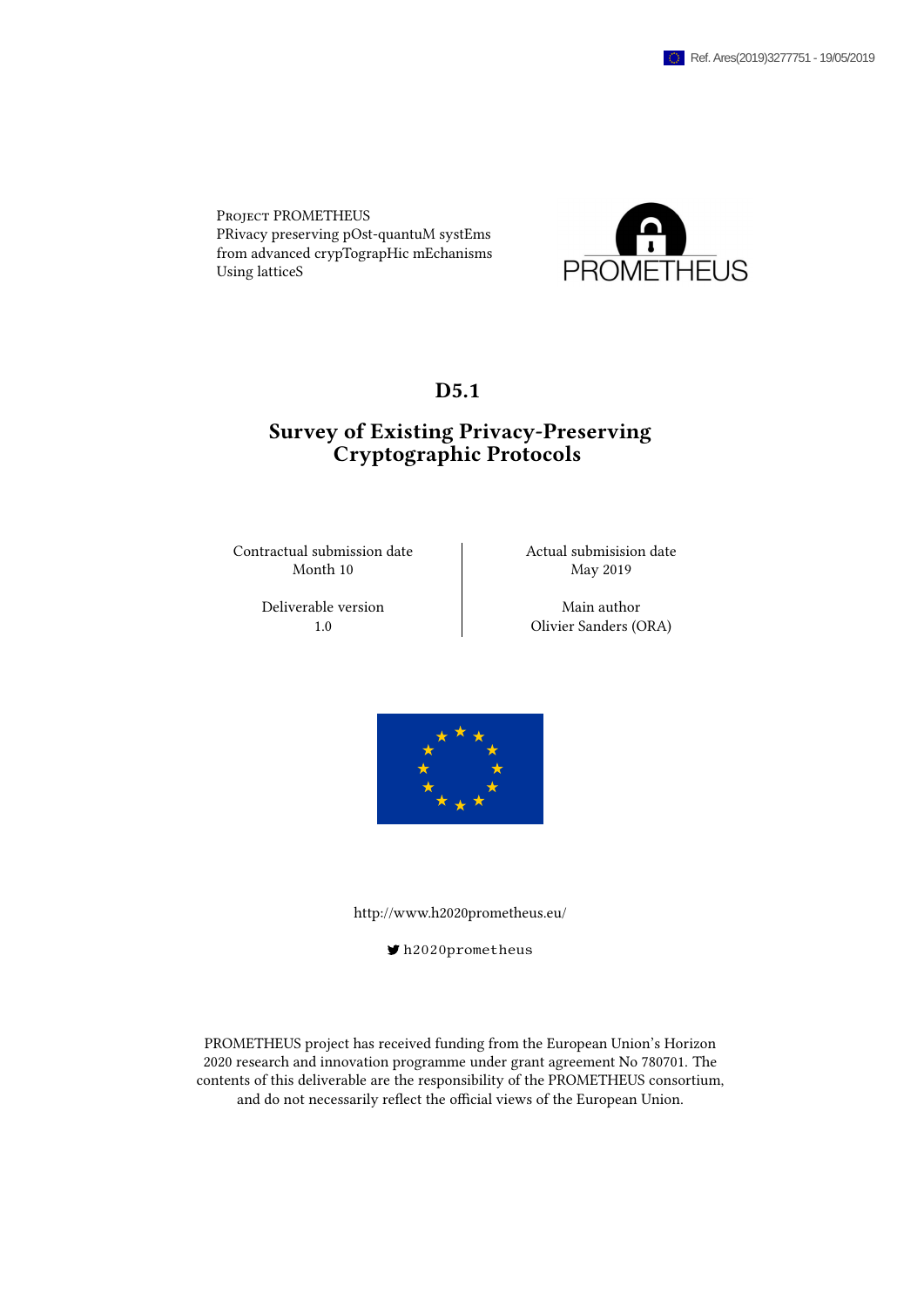# Document information

| Grant agreement no.   | 780701                                                                   |
|-----------------------|--------------------------------------------------------------------------|
| Project acronym       | <b>PROMETHEUS</b>                                                        |
| Project full title    | PRivacy preserving pOst-quantuM systEms from advanced                    |
|                       | crypTograpHic mEchanisms Using latticeS                                  |
| Type of action        | Research and Innovation Action (RIA)                                     |
| Topic                 | H2020-DS-06-2017-Cybersecurity PPP: Cryptography                         |
| Project dates         | $1st$ January 2018 (Month 1) / 31 <sup>st</sup> December 2021 (Month 48) |
| Duration              | 48 months                                                                |
| Project URL           | http://www.h2020prometheus.eu/                                           |
| EU Project Officer    | Carmen Ifrim                                                             |
| Work package          | WP5 - Privacy-preserving protocols                                       |
| Deliverable title     | Survey of Existing Privacy-Preserving Cryptographic Pro-                 |
|                       | tocols                                                                   |
| Deliverable no.       | D5.1                                                                     |
| Deliverable version   | 1.0                                                                      |
| Deliverable filename  | PROMETHEUS-WP5-D5.1.pdf                                                  |
| Nature of deliverable | Report                                                                   |
| Dissemination level   | Public                                                                   |
| Number of pages       | 31                                                                       |
| Responsible partner   | ORA (participant number 2)                                               |
| Authors               | Olivier Sanders (ORA), Javier Herranz (UPC) Thomas Ri-<br>cosset ()      |

Abstract. This document is a survey of existing constructions for anonymous credentials, e-cash and e-voting. These primitives will be presented independently, leading to three main sections. Each section will be organized similarly, as follows. First, an introduction will explain the context and the concrete goals of the primitive. Next, the main state-of-the-art results related to the primitive will be presented, even if they do not concern lattices. For this section, we will highlight the different frameworks followed by existing constructions and present the properties that they achieve. Finally, we will describe existing lattice-based solutions, with special focus on the tools used to construct them.

Keywords: Anonymous credentials, e-cash, e-democracy.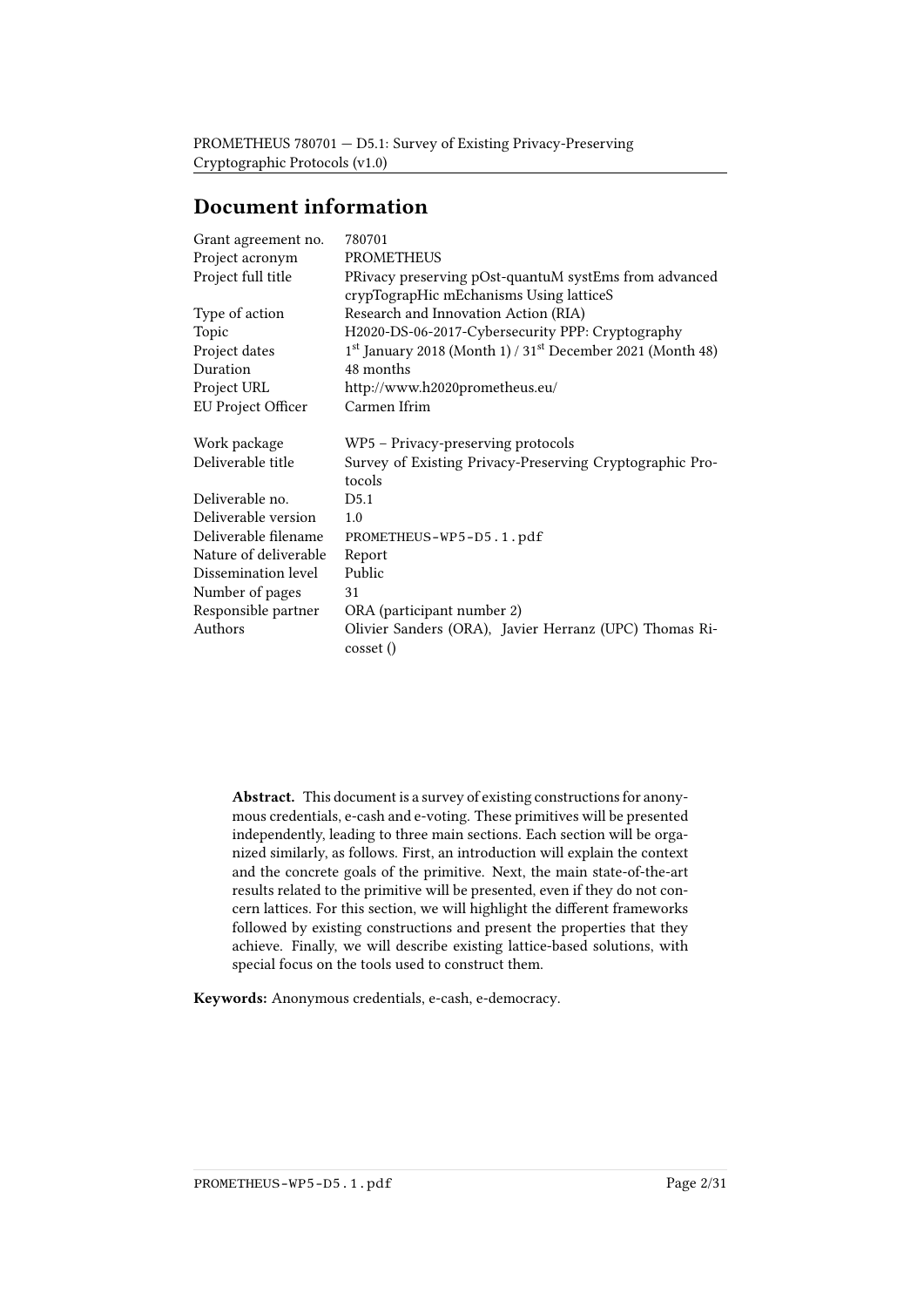# Signatures

| Written by  | <b>Olivier Sanders</b>                              | <b>ORA</b> | May 2019   |
|-------------|-----------------------------------------------------|------------|------------|
| Reviewed by | Javier Herranz                                      | <b>UPC</b> | 12/03/2019 |
| Approved by | Benoît Libert<br>as $\operatorname{WP}$ coordinator | <b>UPC</b> | 07/05/2019 |
| Approved by | Sébastien Canard<br>as Technical leader             | <b>ORA</b> | 07/05/2019 |

# Partners

| <b>ENSL</b>     | ENS de Lyon                                          |
|-----------------|------------------------------------------------------|
| <b>ORA</b>      | Orange SA                                            |
| <b>CWI</b>      | Stiching Centrum Voor Wiskunde En Informatica        |
| <b>IDC</b>      | <b>IDC</b> Herzliya                                  |
| <b>RHUL</b>     | Royal Holloway, University of London                 |
| <b>RUB</b>      | Ruhr-Universität Bochum                              |
| <b>SCYTL</b>    | Scytl Secure Electronic Voting, S.A.                 |
| <b>THA</b>      | Thales Communications & Security S.A.S.              |
| <b>TNO</b>      | TNO                                                  |
| <b>UPC</b>      | Universitat Politècnica de Catalunya · BarcelonaTech |
| U <sub>R1</sub> | Université de Rennes 1                               |
| WEI             | Weizmann Institute of Science                        |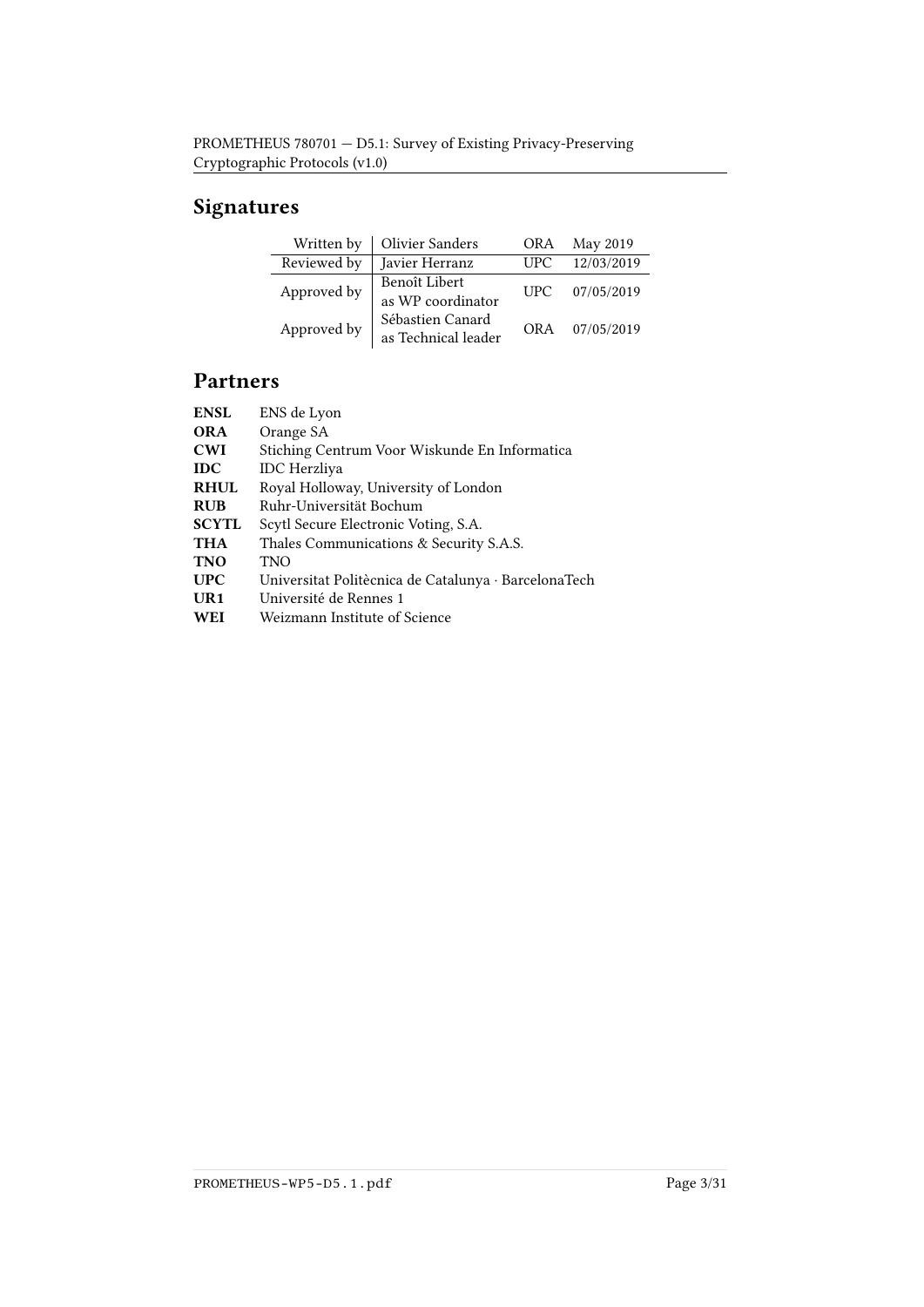# 1 Introduction

Privacy preserving cryptography encompasses all cryptographic initiatives that aim at minimizing the amount of information leaked by citizens/consumers in their daily lives. Although all these protocols fundamentally share the same goal, they face very different scenarios and thus need specific solutions. In this document, we will group them into three important branches, namely anonymous credentials, electronic cash (e-cash) and electronic voting.

Anonymous credential is the generic term used in cryptography to denote protocols allowing users to authenticate themselves as legitimate customers of some services, while remaining anonymous. It departs from traditional cryptography that usually relies on non-anonymous certificates (digital signatures) for this task. It is probably the most prolific area of privacy preserving cryptography and has known important industrial successes, with more than 500 millions trusted platform modules [\[TCG\]](#page-30-0) embedding Direct Anonymous Attestations [\[BCC04\]](#page-21-0) and billions of Intel processors implementing EPID systems [\[AlL16\]](#page-20-0). The hardness of designing such primitives stems from the need to retain accountability/revocability while providing anonymity. This usually implies the use of quite complex cryptographic tools which are particularly difficult to instantiate in post-quantum settings. We provide an extended survey in Section [2.](#page-3-0)

Electronic cash is the digital counterpart of conventional cash with a specific focus on users' privacy. Although it shares several commonalities with anonymous credentials, the main difficulty here is to deter money replication. Addressing this problem while retaining anonymity has proved very difficult and it took several decades to construct really practical solutions. Unfortunately, the latter are not quantum resistant and the techniques used to design them do not translate well in the lattice settings. In Section [3,](#page-7-0) we recall the main results on e-cash along with the open problems in this area.

Electronic voting is a major tool to strengthen citizen involvement in the community matters and has been increasingly adopted in the world. Beyond just mimicking traditional voting, electronic voting offers very interesting features, such as verifiability which enables any citizen to check that the voting process has been honestly carried out. Conceptually, it is quite different from previous primitives and it relies on a broader set of cryptographic building blocks, including for example mix-nets, blind signature or homomorphic encryption. Designers of such systems must additionally address several challenges that we present in Section [4.](#page-12-0)

Most of the constructions given in this document refer to some cryptographic building blocks. The aim of D5.1 is not to give all the details on these ones, but explain how they can be used to design privacy-preserving cryptographic protocols. Such additional information are given in PROMETHEUS D4.1 deliverable on "Survey of existing building blocks for practical advanced protocols" and an interested reader can refer to this document for getting those details.

## <span id="page-3-0"></span>2 Anonymous Credentials

## 2.1 Introduction

Usually, electronic authentication is done via identification, i.e., a user supplies his identity and proves possession of some secret in order to gain some service or re-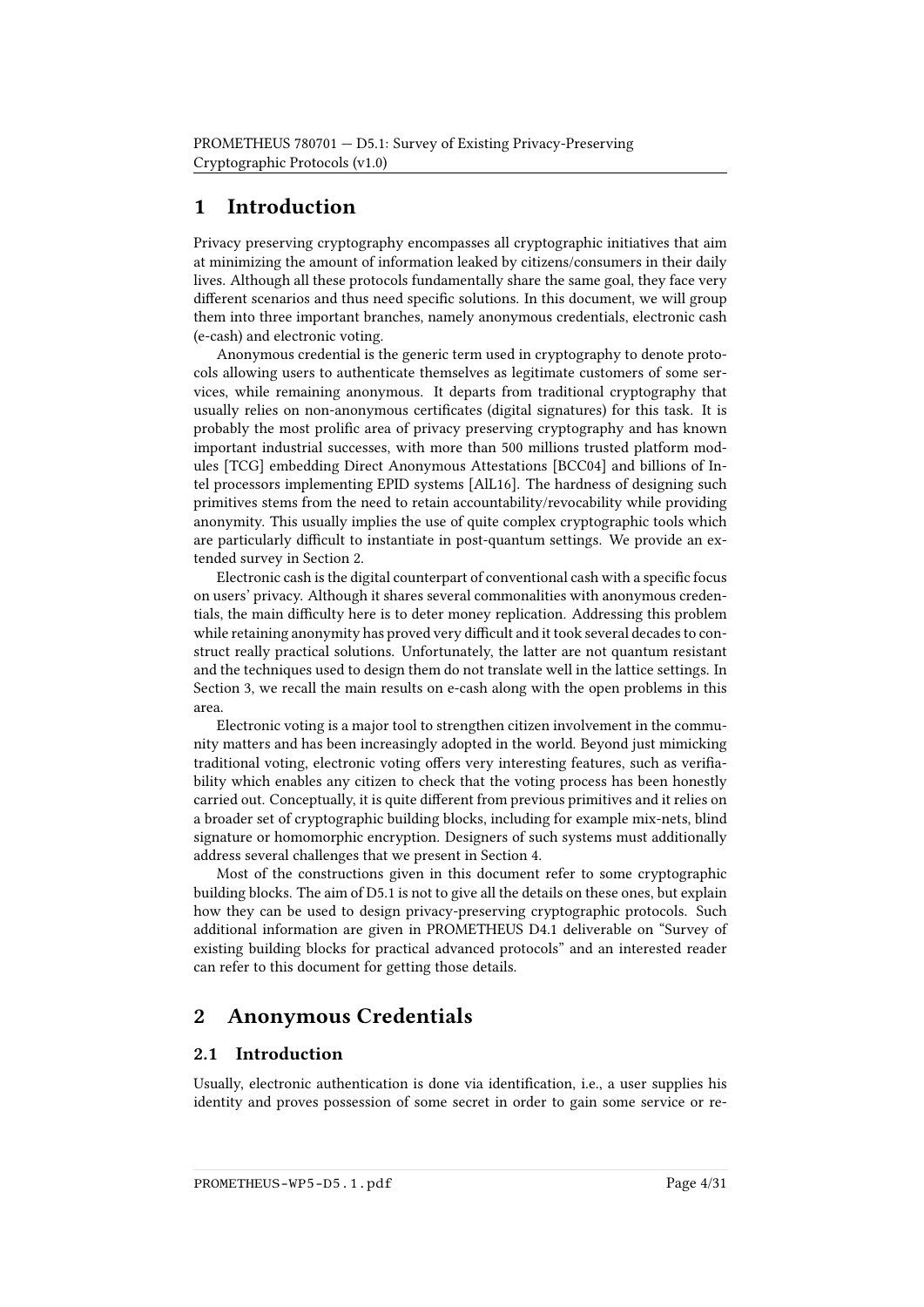source. Because user identities are readily available to service providers, these latter can exchange collected data about any particular user among themselves.

Anonymous credentials allow to mitigate such privacy breaches and to give the user more control over her data. Informally, as explained in  $[BBB<sup>+</sup>18]$  $[BBB<sup>+</sup>18]$ , a user acts under an arbitrary number of unlinkable pseudonyms rather than under his identity. Any two services know a user under different pseudonyms, making it hard to link user data between the two services. A user may even generate multiple pseudonyms for the same service, allowing her to partition generated user data between several of them. In the most extreme case, a user may choose a new pseudonym for every single transaction with any service, making all user actions unlinkable. Usually, different users have different access rights to some services. In anonymous credentials, these access rights are described by attributes. A service provider can issue a credential to a user, which is parameterized with attributes. These attributes can, for example, encode access rights to a service or some user data. The user can then prove possession of a credential to the same or to other service providers in a privacy-preserving way. This process is called showing a credential. This mechanism essentially allows users to carry (authenticated) data and access restrictions when confronted with anonymous users. Note that in this scenario, the user is in full control of her data and can actively decide what parts of it to reveal to service providers.

A credential may be, for example, used to encode citizen cards issued by the government. Through this credential, the state certifies attributes such as "citizenship", "student status", and "age". The citizen can store this credential, for example, on her smartphone and use it to prove statements about her certified attributes while staying unlinkable across services. The showing of credentials will be done via wireless communications channels of the smartphone, e.g., NFC. As an example, a public transportation provider may provide ticket discounts to students, young people, and senior citizens. To get the discount in this scenario, the user would need to prove possession of a credential whose attributes satisfy the complex policy: "registered" and "country A" and ("student" or "age"  $\leq 17$  or "age"  $> 65$ ). It is a challenge to do this without disclosing the user's specific attribute values to the transportation provider. Note that disclosing (some of) the user's specific attribute values gives the provider quite specic information about the user, which may be used to de-anonymize her. Ideally, the transportation provider only learns a single bit about the attributes, namely that they satisfy the policy.

### 2.2 Main Results

Anonymous credentials were first suggested by Chaum [\[Cha85\]](#page-24-0) and efficiently real-ized at first by Camenisch and Lysyanskaya [\[CL01,](#page-24-1) [CL02\]](#page-24-2). They involve one or more credential issuer(s) and a set of users who have a long-term secret key which constitutes their digital identity and pseudonyms that can be seen as commitments to their secret key. Users can dynamically obtain credentials from an issuer that only knows users' pseudonyms and obliviously certifies users' secret keys as well as (optionally) a set of attributes. Later on, users can make themselves known to verifiers under a different pseudonym and demonstrate possession of the issuer's signature on their secret key without revealing neither the signature nor the key (nor the attributes they have). Anonymous credentials typically consist of a protocol whereby the user obtains the issuer's signature on a committed message, another protocol for proving that two commitments open to the same value (which allows proving that the same secret underlies two distinct pseudonyms) and a protocol for proving possession of a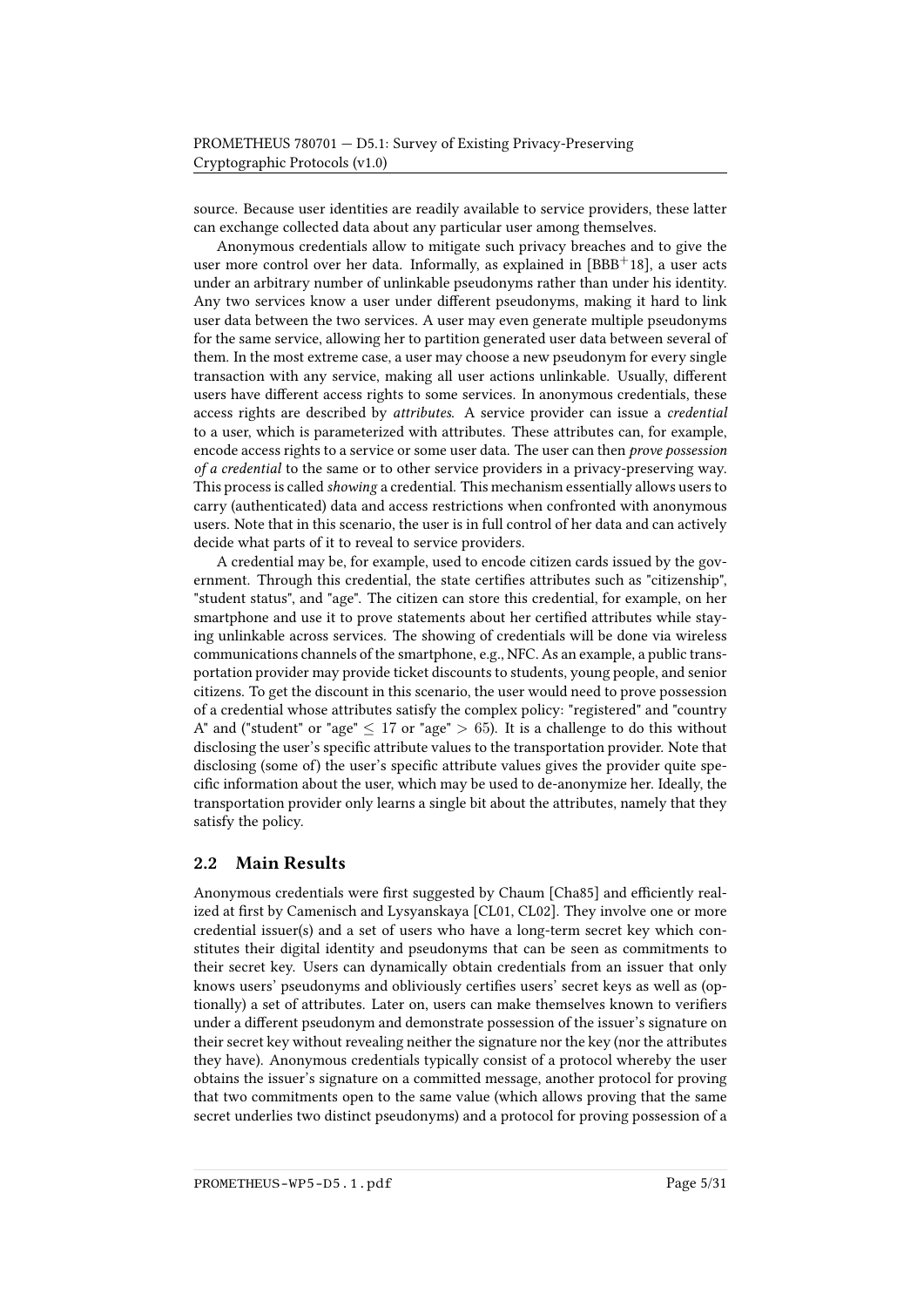secret message-signature pair.

As proven by the different constructions of Camenisch and Lysyanskaya [\[CL01,](#page-24-1) [CL02,](#page-24-2) [CL04\]](#page-24-3), an anonymous credential system can be built from the following five primitives:

- 1. a commitment scheme,
- 2. a signature scheme,
- 3. a protocol to obtain a signature on a commited value without revealing the value to the signer (also known signature with efficient protocols),
- 4. a ZKPoK protocol to prove knowledge and equality of two commited values,
- 5. a ZKPoK protocol to prove knowledge of a signature on a committed value.

To create a practical solution, the three last primitives must be very efficient, since these typically are the bottleneck of a system. Then, most approaches aim at designing new commitment and signature schemes, from which very efficient ZKPoK protocols can be built. The first efficient constructions were given by Camenisch and Lysyanskaya under the Strong RSA assumption [\[CL01,](#page-24-1) [CL02\]](#page-24-2) or using bilinear groups [\[CL04\]](#page-24-3). Other solutions were subsequently given with additional useful properties such as opening (allowing an authority to lift the anonymity in case of misbe-havior), non-interactivity [\[BCKL08\]](#page-21-1), delegatability [\[BCC](#page-21-2)+09] or support for efficient attributes  $[CG08a]$  (see  $[CKL+14]$  $[CKL+14]$  and references therein). There are also several different approaches, based on other cryptographic building blocks, such as sanitizable signatures [\[CL13\]](#page-24-5) or aggregate signatures [\[CL11\]](#page-24-6).

Anonymous credentials with attributes are often obtained by having the issuer obliviously sign a multi-block message  $(m_1, \ldots, m_N)$ , where one block is the secret key while other blocks contain public or private attributes. Note that, for the sake of keeping the scheme compatible with zero-knowledge proofs, the blocks ( $m_1, \ldots, m_N$ ) cannot be simply hashed before getting signed using a ordinary, single-block signature. Such technique necessitates the use of signature schemes with efficient proto-cols [\[CL01\]](#page-24-1) (a.k.a. structure-preserving signatures [\[AFG](#page-20-2)<sup>+</sup>10]).

In a different approach, it appeared since the work of Chaum and van Heyst  $[CV91]$ that group signatures share a lot of properties with anonymous credentials. Indeed, as mentioned in [\[BCN18\]](#page-21-3) and [\[dLS18\]](#page-25-1), group signatures can be constructed from noninteractive anonymous credentials with opening and vice versa.

Group signatures are a central anonymity primitive, introduced by Chaum and van Heyst [\[Cv91\]](#page-25-0) in 1991, which allows members of a group managed by some authority to sign messages in the name of the entire group. At the same time, users remain accountable for the messages they sign since an opening authority can identify them if they misbehave.

Ateniese, Camenisch, Joye and Tsudik [\[ACJT00\]](#page-20-3) provided the first scalable construction meeting the security requirements that can be intuitively expected from the primitive, although clean security notions were not available yet at that time. Bellare, Micciancio and Warinschi [\[BMW03\]](#page-22-0) filled this gap by providing suitable security no-tions for static groups, which were subsequently extended to the dynamic setting<sup>[1](#page-5-0)</sup> by Kiayias and Yung [\[KY06\]](#page-27-0) and Bellare, Shi and Zhang [\[BSZ05\]](#page-22-1). In these models, efficient schemes have been put forth in the random oracle model [\[KY06,](#page-27-0) [DP06\]](#page-25-2) (the ROM) and in the standard model [\[Gro07,](#page-27-1)  $AFG^+$ 10,  $ACD^+$ 12].

<span id="page-5-0"></span> $1By$  "dynamic setting", we refer to a scenario where new group members can register at any time but, analogously to [\[BSZ05,](#page-22-1) [KY06\]](#page-27-0), we do not consider the orthogonal problem of user revocation here.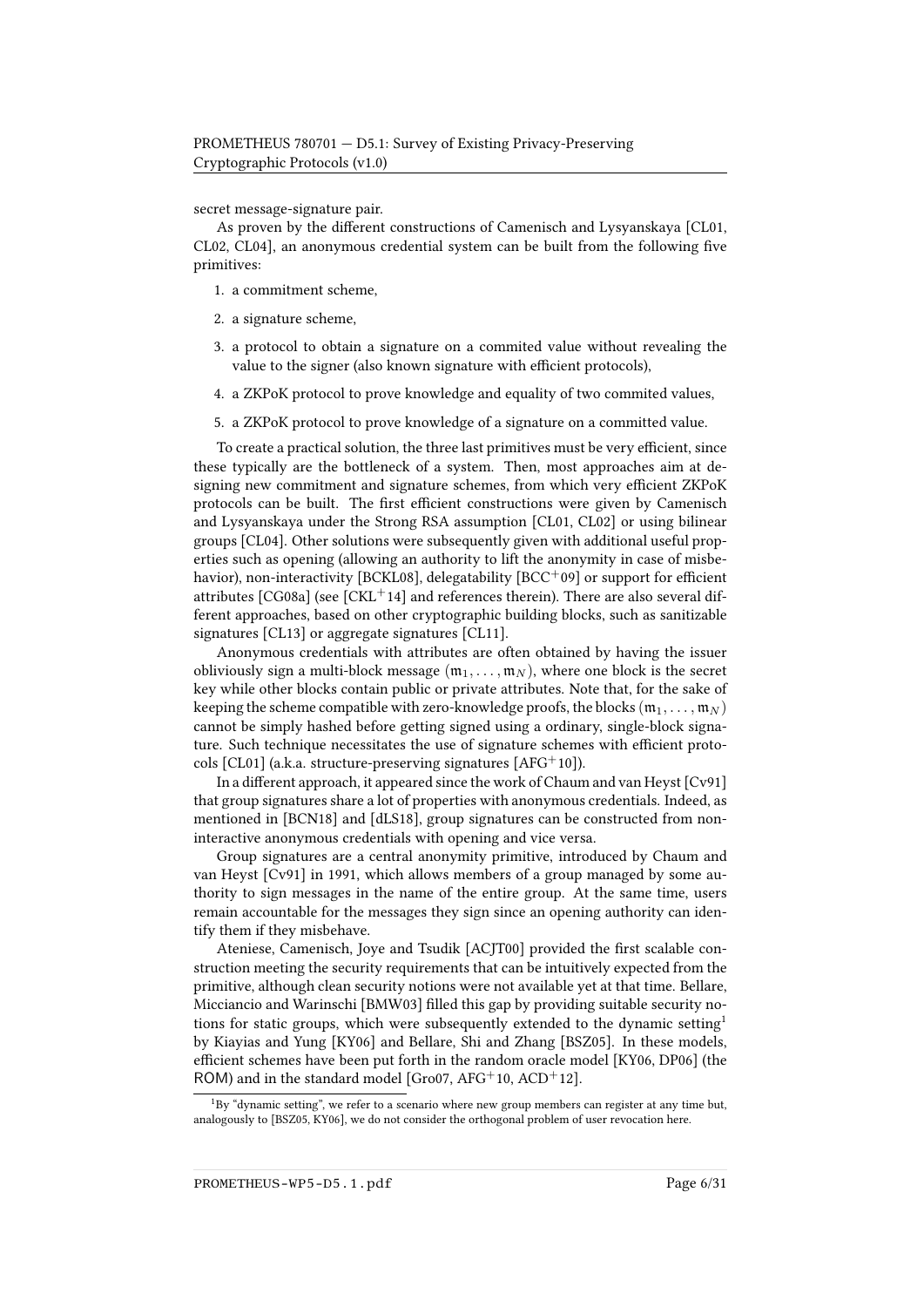## 2.3 Lattice-based Construction

Lattice-based group signatures were put forth for the first time by Gordon, Katz and Vaikuntanathan [\[GKV10\]](#page-26-0) whose solution had linear-size signatures in the number of group members. Camenisch, Neven and Rückert [\[CNR12\]](#page-25-3) extended [\[GKV10\]](#page-26-0) so as to achieve anonymity in the strongest sense. Laguillaumie et al. [\[LLLS13\]](#page-27-2) decreased the signature length to be logarithmic in the number  $N$  of group members. While asymptotically shorter, their signatures remained space-consuming as, analogously to the Boyen-Waters group signature [\[BW06\]](#page-23-1), their scheme encrypts each bit of the signer's identity individually. Simpler and more efficient solutions with  $\mathcal{O}(\log N)$ signature size were given by Nguyen, Zhang and Zhang [\[NZZ15\]](#page-28-0) and Ling, Nguyen and Wang [\[LNW15\]](#page-28-1). In particular, the latter scheme [\[LNW15\]](#page-28-1) achieves signicantly smaller signatures by encrypting all bits of the signer's identity at once. Benhamouda *et al.* [\[BCK](#page-21-4)<sup>+</sup>14] described a hybrid group signature that simultaneously relies on lattice assumptions (in the ring setting) and discrete-logarithm-related assumptions. Recently, Libert, Ling, Nguyen and Wang [\[LLNW16\]](#page-28-2) obtained substantial efficiency improvements via a construction based on Merkle trees which eliminates the need for GPV trapdoors [\[GPV08\]](#page-27-3).

All these lattice-based group signatures are designed for static groups and analyzed in the model of Bellare, Micciancio and Warinschi [\[BMW03\]](#page-22-0), where no new group member can be introduced after the setup phase. This is somewhat unfortunate given that, in anonymous credentials systems, the dynamicity property is arguably what we need. To date, it remains an important open problem to design an efficient lattice-based system that supports dynamically growing population of users in the models of [\[BSZ05,](#page-22-1) [KY06\]](#page-27-0). Recently, Libert, Ling, Mouhartem, Nguyen and Wand  $[LLM+16]$  $[LLM+16]$  presented a first solution to this problem built on the SIS-based signature of Böhl et al. [\[BHJ](#page-22-2)<sup>+</sup>15], which is itself a variant of Boyen's signature [\[Boy10\]](#page-22-3).

Boschini, Camenisch and Neven [\[BCN18\]](#page-21-3) described the first efficient lattice-based anonymous credentials system. , their scheme is based on a signature and a commitment scheme with efficient zero-knowledge proofs using Lyubashevsky's Fiat-Shamir with aborts technique. Most lattice-based zero-knowledge proofs are either Fiat-Shamir proofs with single-bit challenges or Stern-type proofs [\[Ste96\]](#page-30-1). Because of the large soundness error (i.e. the probability that a cheating prover can convince the honest verifier that a false statement is true) of  $1/2$  and  $2/3$  that these proofs incur, respectively, they have to be repeated many times in parallel, which comes at a considerable cost in efficiency. Lyubashevsky's Fiat-Shamir with aborts technique [\[Lyu09\]](#page-28-3) yields much more efficient proofs with large challenges, but these proofs have the disadvantage that they are relaxed, in the sense that extracted witnesses are only guaranteed to lie in a considerably larger domain than the witnesses used to construct the proof.

Del Pino, Lyubashevsky and Seiler [\[dLS18\]](#page-25-1) presented a group signature scheme, based on the hardness of lattice problems, whose outputs are almost a 2 order of magnitude smaller than  $[LLM+16]$  $[LLM+16]$  and an order of magnitude smaller than [\[BCN18\]](#page-21-3). They also provide the first experimental implementation of lattice-based group signatures demonstrating that their construction is practical with less than half a second per operation on a standard laptop. For the signing keys of the group members one needs to sample preimages of a linear map from discrete Gaussian distribution. This can, in theory, be done with GPV sampling algorithm from [\[GPV08\]](#page-27-3), but it requires computing the Gram-Schmidt decomposition of a basis which is a prohibitively expensive operation in the high dimensions required for their scheme. They have therefore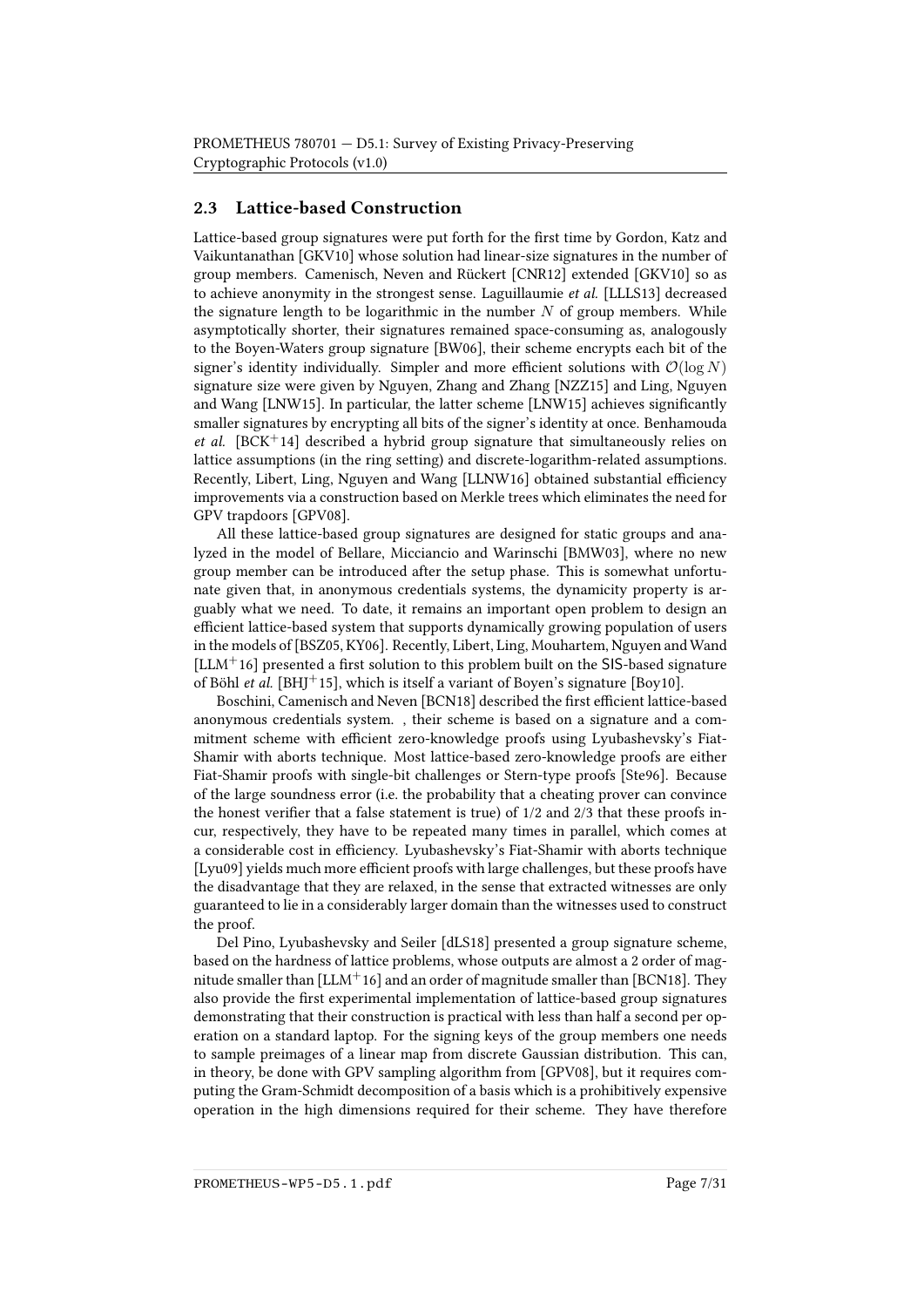implemented the Fast Fourier Orthogonalization algorithm from [\[DP16\]](#page-25-4) adapted to cyclotomic fields which computes a compact  $LDL^*$  decomposition of the basis that is used in a Fast Fourier Nearest Plane algorithm, also from [\[DP16\]](#page-25-4), to sample preimages. This was done before in the Falcon signature scheme  $[PFH^+17]$  $[PFH^+17]$ , but contrary to Falcon, the scheme presented in [\[dLS18\]](#page-25-1) needs arbitrary precision complex arithmetic since double precision is not enough for their larger moduli.

## <span id="page-7-0"></span>3 E-Cash

## 3.1 Introduction

Electronic payment systems offer high usage convenience to their users but at the cost of their privacy. Indeed, transaction informations, such as payee's identity, date and location, allow a third party (usually, the financial institution) to learn a lot of things about the users: individuals' whereabouts, religious beliefs, health status, etc, which can eventually be quite sensitive.

However, secure e-payment and strong privacy are not incompatible, as shown by Chaum in 1982 [\[Cha82\]](#page-24-7) when he introduced the concept of electronic cash (ecash). Informally, e-cash can be thought of as the digital analogue of regular cash with special focus on users' privacy. Such systems indeed consider three kind of parties: the bank, the user and the merchant. The bank issues coins that can be withdrawn by users and then spend to merchants. Eventually, the latter deposit the coins on their account at the bank. Compared to other electronic payment systems, the benefit of e-cash systems is that the bank is unable to identify the author of a spending. More specifically, it is unable to link a particular withdrawal -even if it knows the user's identity at this stage- to a spending nor to link two spendings performed by the same user.

At first sight, this anonymity property might seem easy to achieve: one could simply envision a system where the bank would issue the same coin (more specifically, one coin for each possible amount) to each user. Such a system would obviously be anonymous but it would also be insecure. Indeed, although e-cash aims at mimicking regular cash, there is an intrinsic difference between them: e-cash, as any electronic data, can easily be duplicated. This is a major issue because it means that a user could spend the same coin to different merchants. Of course, some hardware countermeasures (such as storing the coins on a secure element) can be used to mitigate the threat but they cannot remove it. Moreover, the prospect of having an endless (and untraceable) reserve of coins will constitute a strong incentive to attack this hardware whose robustness is not without limits.

To deter this bad behaviour, e-cash systems must therefore enable (1) detection of re-used coins and (2) identification of defrauders. Besides invalidating the trivial solution sketched above (the fact that everyone uses the same coin prevents any identification procedure) these requirements impose very strong constraints on ecash systems. They indeed mean that users should be anonymous as long as they act honestly while being traceable as soon as they will begin to overspend even one cent.

The idea of Chaum, taken up by all subsequent works, was to associate each with-drawn coin with a unique identifier called a "serial number"<sup>[2](#page-7-1)</sup>. The latter remains unknown to all parties, except the user, until the coin is spent. At this time, it becomes

<span id="page-7-1"></span><sup>&</sup>lt;sup>2</sup> Actually, this specific terminology appeared later [\[CFN90\]](#page-23-2) but this notion is implicit in the Chaum's paper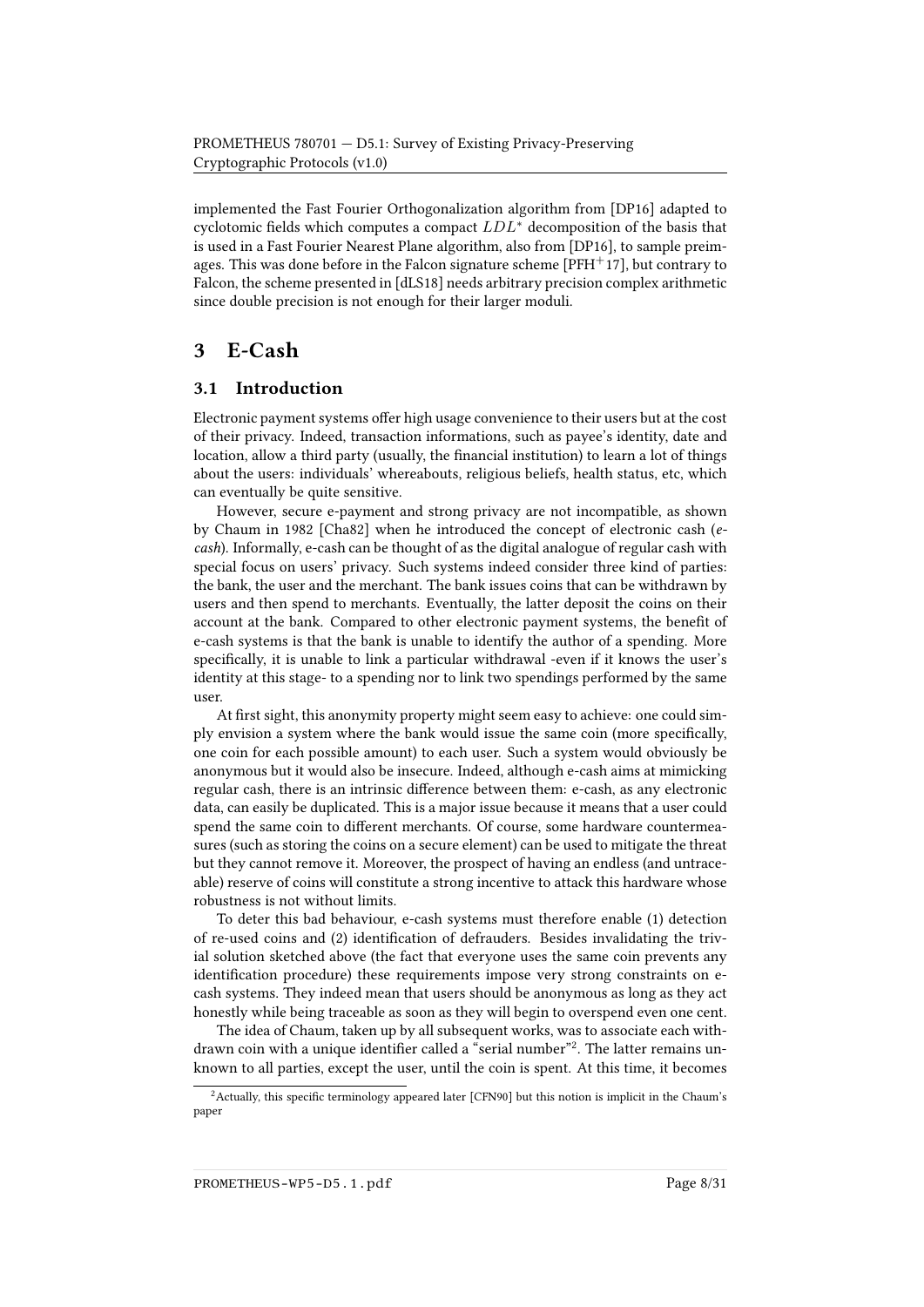public and so can easily be compared to the set of all serial numbers of previously spent coins. A match then acts as a fraud alert for the bank which can then run a specific procedure<sup>[3](#page-8-0)</sup> to identify the cheater.

Unfortunately, by reproducing the features of regular cash, e-cash also reproduces its drawbacks, in particular the problem of paying the exact amount. Worse, the inherent limitations of e-cash compound this issue that becomes much harder to address in a digital setting. This has led cryptographers to propose a wide variety of solutions to mitigate the impact on user's experience. They include for example on-line e-cash, transferable e-cash or divisible e-cash that we describe in the next section.

Finally, we note that a confusion might occur between e-cash systems and the so-called cryptocurrencies since the introduction of Bitcoin [\[Nak08\]](#page-28-4). Although they are all electronic payment systems, we stress that they are very different in essence. Indeed, the goal of e-cash is to provide an anonymous plug-in replacement to current electronic payment systems. In particular, e-cash does not intend to change the existing trust model nor to remove one of the actors. Contrarily, the goal of cryptocurrencies is to remove the trusted authority (namely, the bank) on which all current payment systems are built. Moreover, while most cryptocurrencies provide a certain level of anonymity we note that it is usually limited compared to e-cash. For example, the privacy of Bitcoin users is only protected by a pseudonyms system that still allows to trace user's spendings across the blockchain.

The very different natures of e-cash systems and cryptocurrences make them very difficult to compare. Nevertheless, we note that the strength of cryptocurrencies, namely the lack of trusted authority, can also be a drawback for the general public. Indeed, in case of loss or theft of his keys, a user has no one to turn to, meaning that his money is definitively lost. It is akin to a situation where a bank consumer would definitively lose access to his account if he lost his payment card. Conversely, e-cash systems efficiently support backup procedures, and more generally, can deal with any problem with a minimum impact on user's experience.

#### 3.2 Main Results

The original solution proposed by Chaum for anonymous payment was based on the concept of blind signature. This primitive, later formalized in [\[PS96,](#page-29-1) [PS00\]](#page-29-2), allows anyone to get a signature  $\sigma$  on a message m that is unknown to the signer. Moreover, the latter will be unable to link the pair  $(\sigma, m)$  to a specific issuance. Applying this idea to the payment context leads to the following e-cash system. A coin is a blind signature issued by a bank to a user during a withdrawal. To spend his coin, the user simply shows the signature to a merchant who is able to verify it using the bank's public key. Two cases may then appear. Either the e-cash system does not allow identification of defrauders, in which case the bank must be involved in the protocol to check that this coin has not already been spent. The resulting system is then referred to as on-line e-cash. Otherwise, the coin may be deposited later to the bank, leading to an *off-line* e-cash system. Obviously, the latter solution is preferable since it avoids a costly connection to the servers of the bank during the payment. In the following, we will only consider off-line e-cash systems.

Theoretically, the problem of anonymous payment is thus solved by blind signatures for which several instantiations have been proposed (see e.g. [\[PS00\]](#page-29-2)). However,

PROMETHEUS-WP5-D5.1.pdf Page 9/31

<span id="page-8-0"></span><sup>&</sup>lt;sup>3</sup>This procedure usually consists in combining the information of the fraudulent spendings -there are at least two of them, by definition- to recover the identity of the spender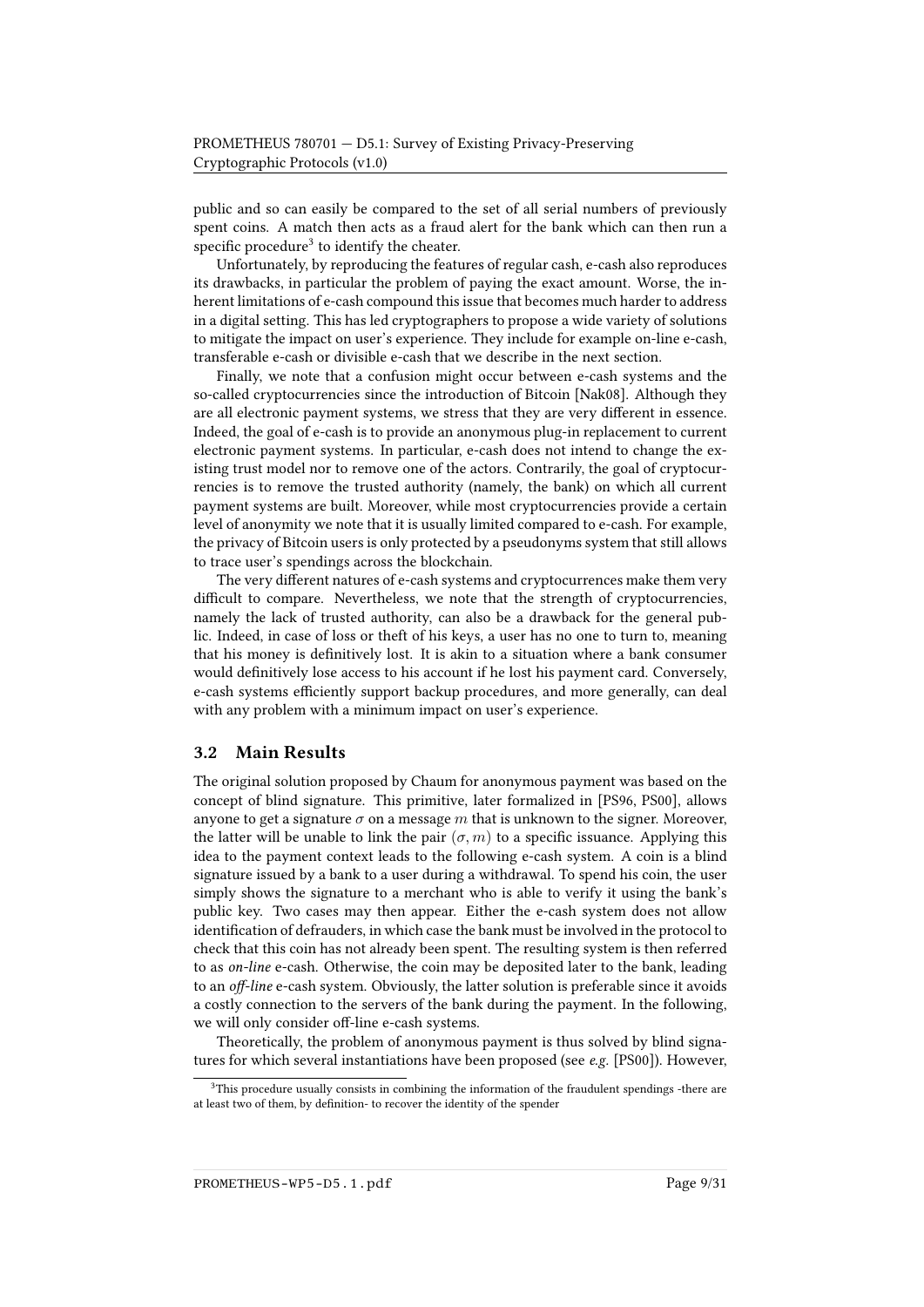as we mention in the previous section, it remains to address the problem of paying the exact amount, which becomes trickier in a digital setting. Indeed, let us consider a consumer that owns a coin whose denomination is 10  $\in$  and that wants to pay 8.75  $\in$ . A first solution could be to contact his bank to exchange his coin against coins of smaller denominations but this would actually reintroduce the bank in the spending process and so would rather correspond to an on-line system. It then mainly remains two kind solutions: those where the merchant gives change and those that only use coins of the smallest possible denomination (e.g. 0.01  $\in$ ). They both gave rise to two main streams in e-cash: transferable e-cash and compact/divisible e-cash.

Let us go back to our example. At first sight, the simplest solution (inspired from regular cash) is the one where the merchant gives change, by returning, for example, a coin of 0.05  $\epsilon$ , one of 0.20  $\epsilon$  and one of 1  $\epsilon$ . However, by receiving coins, the user technically becomes a merchant (in the e-cash terminology) which are not anonymous during deposit. Therefore, the only way to retain anonymity in this case is to ensure transferability of the coin, meaning that the user will be able to re-spend the received coins instead of depositing them. While this is a very attractive feature, it has unfortunately proved very hard to achieve. Worse, Chaum and Pedersen [\[CP93\]](#page-25-5) have shown that a transferable coin necessarily grows in size after each spending. Intuitively, this is due to the fact that the coins must keep information about each of its owner to ensure identification of defrauders. In the same paper, Chaum and Pedersen also proved that some anonymity properties cannot be achieved in the presence of an unbounded adversary. Their result was later extended by Canard and Gouget [\[CG08b\]](#page-23-3) who proved that these properties were also unachievable under computational assumptions. More generally, identifying the anonymity properties that a transferable e-cash system can, and should, achieve has proved tricky [\[CG08b,](#page-23-3) [BCFK15\]](#page-21-5).

All these negative results perhaps explain the small number of results on transferable e-cash, and even quite recent constructions ( $[CGT08, BCF<sup>+</sup>11, BCFK15]$  $[CGT08, BCF<sup>+</sup>11, BCFK15]$  $[CGT08, BCF<sup>+</sup>11, BCFK15]$  $[CGT08, BCF<sup>+</sup>11, BCFK15]$ ) are too complex for a large-scale deployment or rely on a very unconventional model [\[FPV09\]](#page-26-1). In particular, none of them achieves optimality with respect to the size, meaning that the coin grows much faster than the theoretical pace defined by Chaum and Pedersen.

Now let us consider our spending of 8.75  $\epsilon$  in the case where all coins are of the smallest possible denomination. This means that the user no longer has a coin of 10  $\in$ but now has 1000 coins of  $0.01 \in$ . Such a system can handle any amount without change but must provide an efficient way to store and to spend hundreds of coins at once. A system offering efficient storage is said *compact* and a system supporting both efficient storage and spending is said *divisible*.

Anonymous compact e-cash was proposed by Camenisch, Hohenberger and Lysyan-skaya [\[CHL05\]](#page-24-9) and was informally based on the following idea. Let  $N$  be the amount of a wallet withdrawn by a user (i.e. the wallet contains  $N$  coins that all have the same value). During a withdrawal, a user gets a certificate on some secret value  $s^4$  $s^4$  defining a pseudo-random function (PRF)  $F_s$ . The latter defines in turn the serial numbers of the N coins as  $F_s(i)$  for  $i \in [0, N-1]$ .

To spend the *i*-th coin, a user then essentially reveals  $F_s(i)$  and proves, in a zeroknowledge way, that it is well-formed, *i.e.* that  $(1)$  s has been certified and that  $(2)$  the serial number has been generated using  $F_s$  on an input belonging to the set  $[0, N-1]$ . All of these proofs can be efficiently instantiated in a bilinear setting. Anonymity follows from the zero-knowledge property of the proofs and from the properties of

<span id="page-9-0"></span><sup>&</sup>lt;sup>4</sup> several efficient protocols exist, such as the ones described in [\[CL04,](#page-24-3) [PS16\]](#page-29-3)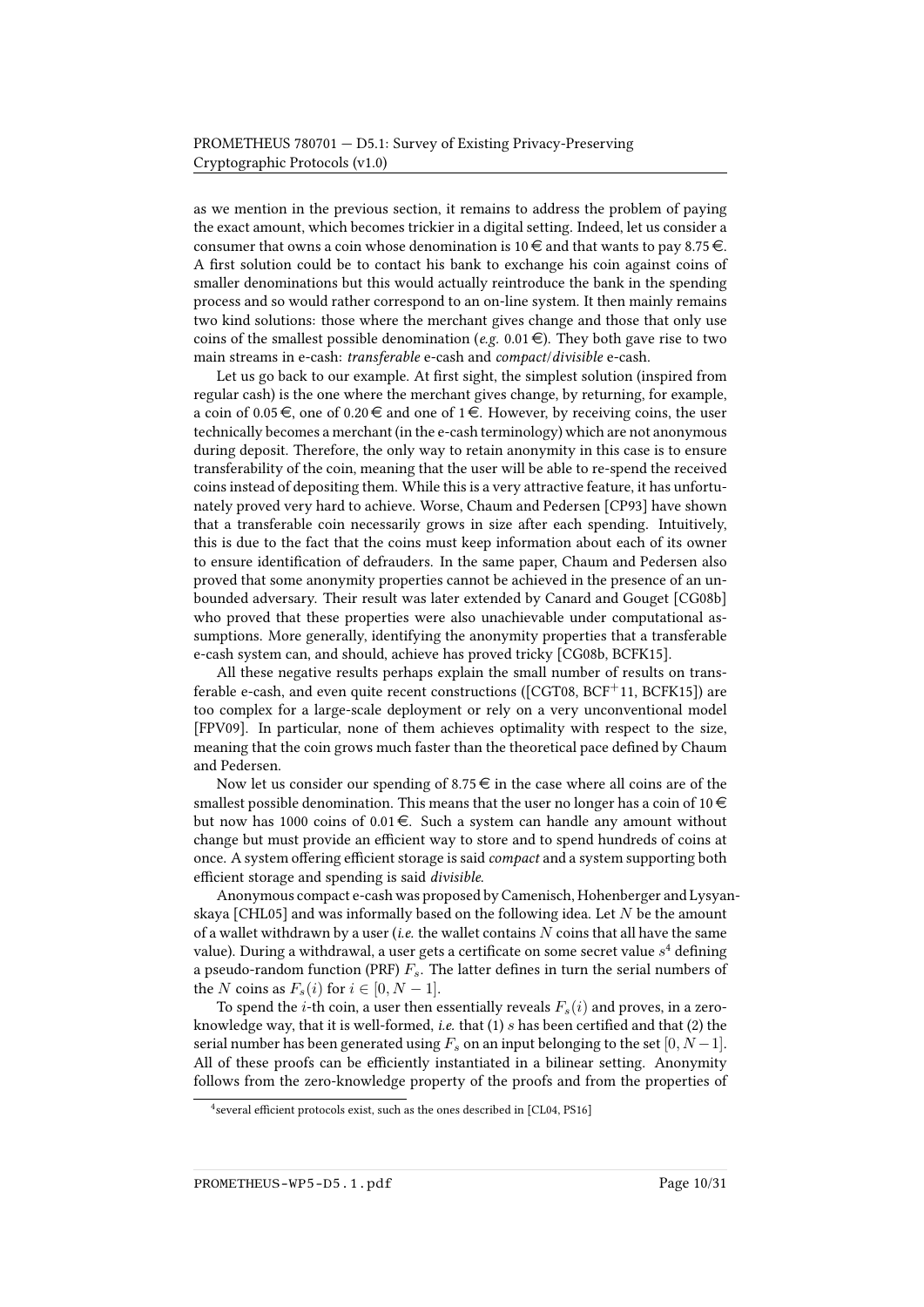the pseudo-random function: intuitively it is hard to decide if  $F_s(i)$  and  $F_s(j)$  have been generated using the same function  $F_s.$ 

Unfortunately, compact e-cash only provides a partial answer to the practical issues of spendings: storage is very efficient but the coins must still be spent one by one which quickly becomes cumbersome. An ultimate answer to this issue was then provided by Okamoto and Ohta [\[OO92\]](#page-29-4) and later named divisible e-cash. The core idea of divisible e-cash is that the serial numbers of a divisible  $\operatorname{coin}^5$  $\operatorname{coin}^5$  can be revealed by batches, leading to efficient spendings.

Intuitively, the main difference with compact e-cash is that the serial numbers are now generated by a constrained PRF, a notion formalized much later by Boneh and Waters [\[BW13\]](#page-23-4). A constrained PRF allows the owner of the secret key to output a constrained key  $k<sub>S</sub>$  allowing to evaluate the PRF only on the elements of S. By revealing  $k<sub>S</sub>$  during a spending, the user enables the merchant (and then, the bank) to recover all the serial numbers generated from  $S$ . This concretely means that he only has to send one element  $(k<sub>S</sub>)$  to spend  $|S|$  coins at once which explains the theoretical efficiency of such systems.

However, in practice, several problems arise if one wants to ensure both anonymity and security of the resulting construction. First, (1) the validity of the constrained key should be efficiently checkable in a zero-knowledge way. Second, (2) constrained keys generated from the same master key (but for disjoint subsets) should be unlinkable. Finally, (3) the constrained key  $k<sub>S</sub>$  should provide no information on the subset S itself.

Providing all these features at once in an efficient scheme has proved very difficult. The original construction of Okamoto and Ohta failed to achieve anonymity (the uses of different parts of the coins were traceable) but provided a framework that have been used for decades until very recently [\[PST17\]](#page-29-5). Their divisible coin was defined by a binary tree whose leaves correspond to the coins and so were associated with serial numbers. More specifically, the binary tree was defined recursively from the root: given a node, one can compute its descendants by using one-way functions as in [\[GGM84\]](#page-26-2). Therefore, during a spending, the user can simply reveal the value (the constrained key) associated with a node, allowing anyone to recover the  $2^\ell$  serial numbers (where  $\ell$  depends on the depth of the node) associated with the descendant leaves of the node. Their PRF was then prefix-constrained.

For decades, the main goal of designers of divisible e-cash systems has then be the construction of such a PRF achieving all the features (especially compatibility with zero-knowledge proofs) presented above. The first ones to succeed were Canard and Gouget [\[CG07\]](#page-23-5) but their scheme was totally unpractical. They later proposed an improvement [\[CG10\]](#page-23-6) but the resulting scheme was still very complex. Meanwhile, some other solutions were proposed achieving either better efficiency [\[ASM08\]](#page-20-5) or security (proof in the standard model) [\[IL13\]](#page-27-5). However, both of them were unsatisfactory: the former relies on a very unconventional model while the latter suffers from a very inefficient double-spending detection procedure.

The first efficient construction was proposed in 2015 [\[CPST15a\]](#page-25-6) and improved in [\[CPST15b\]](#page-25-7). It was based on a common tree structure for all coins, leading to very efficient zero-knowledge proofs and so very efficient spendings. Indeed, implementations on a SIM card show that spendings and verification can be performed in less than 300 ms, proving that divisible e-cash can be truly practical.

<span id="page-10-0"></span> $5$ The terminology can be confusing here: the "divisible coin" considered by most of the papers corresponds to the "wallet" of a compact e-cash system. In particular, the divisible coin contains several coins that are all associated to a serial number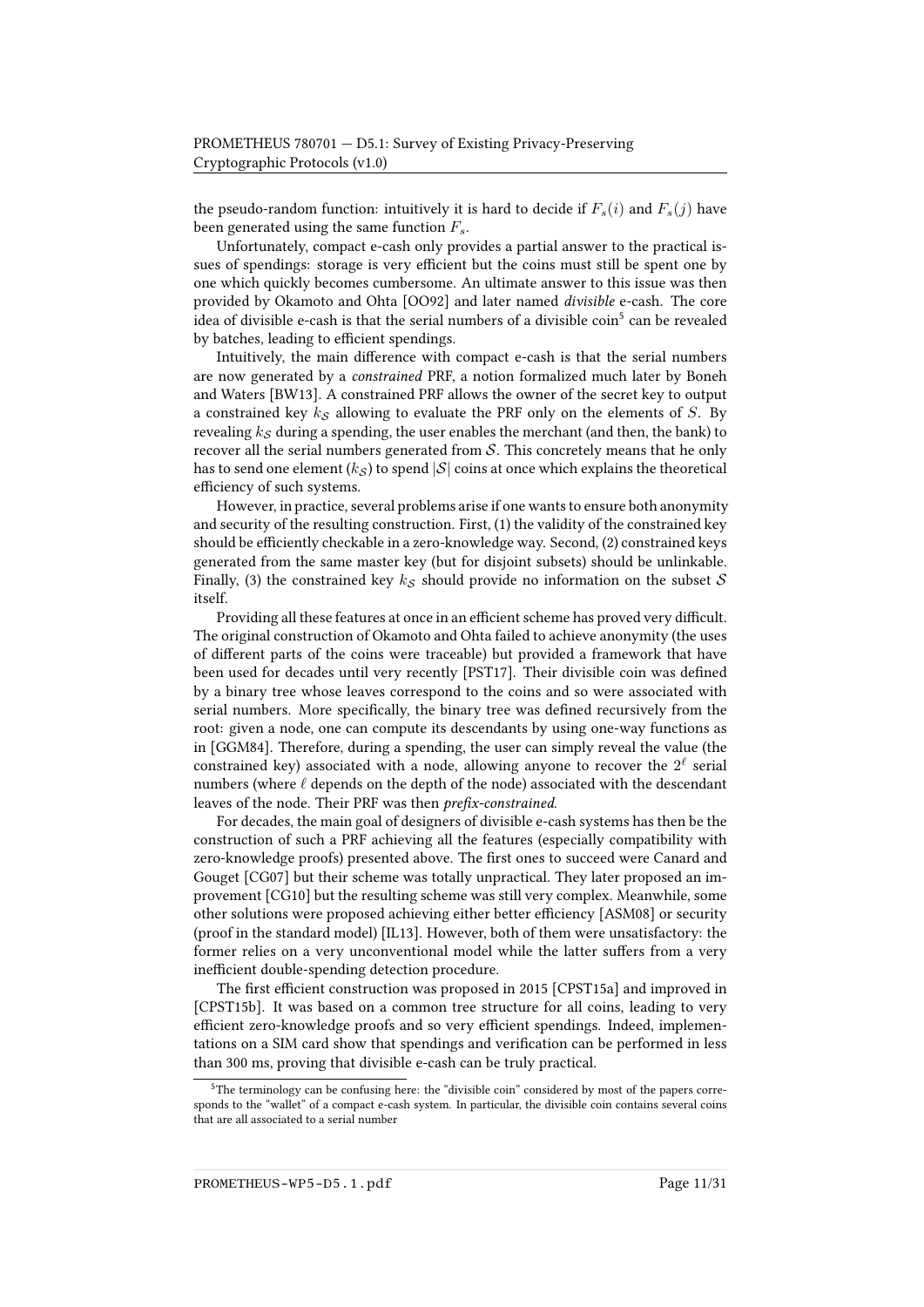As we mention, for 25 years, divisible e-cash have used prefix-constrained PRF (inherent to the tree-based construction) leading to a logarithmic complexity of spendings since serial numbers can only be revealed by batches of  $2^{\ell}$ . Very recently, Pointcheval, Sanders and Traoré [\[PST17\]](#page-29-5) proposed a constrained PRF allowing to generate a constrained key of constant-size for any subinterval [i, j] of [0,  $N-1$ ]. Not only does this allow to reveal any amount of serial numbers (not just powers of 2) but this also facilitates management of the coin, as explained in their paper. Moreover, their PRF complies with the requirements  $(1)$ ,  $(2)$  and  $(3)$  above, leading to the first efficient constant-size e-cash system.

### 3.3 Lattice-based Construction

As we explain, e-cash constructions that support at least compact storage, i.e. compact e-cash, are based on an intricate combination of zero-knowledge proofs, pseudorandom functions and digital signature schemes. Designing such schemes for cyclic groups is thus already a complex task, but it becomes even worse for lattices where each of these building blocks (in particular zero-knowledge proofs) is much harder to instantiate. This explains the lack of constructions in this setting. Actually, there exists only one system [\[LLNW17\]](#page-28-5) that was recently proposed by Libert et al.

At the core of this system, there are new zero-knowledge arguments to prove the correct evaluation of LWR-based PRFs, in particular the one proposed by Boneh et al [\[BLMR13\]](#page-22-4). We indeed note that PRFs based on the LWE problem are unsuitable for e-cash since their non-deterministic errors are likely to prevent any detection of frauds. The Learning-with-Rounding problem, introduced by Banerjee, Peikert and Rosen [\[BPR12\]](#page-22-5), seems therefore the most promising one to build lattice-based e-cash systems.

Proving correct evaluation of a LWR-based PRF requires at some step a proof that the rounding operation has been properly carried out. Concretely, this means that for some dimension  $m > 1$  and moduli  $q > p \geq 2$ , one must prove knowledge of some vector  $\mathbf{x} \in \mathbb{Z}_q^m$  such that  $\mathbf{y} = \lfloor (p/q) \cdot \mathbf{x} \rfloor \bmod p$ , where y is the output of the PRF. Unfortunately, this formula is not suitable for Stern-like protocols [\[Ste96\]](#page-30-1) that constitutes the basis of the zero-knowledge arguments from [\[LLNW17\]](#page-28-5).

However, the authors observed that the knowledge of such x was equivalent to the one of two vectors **x**,  $z \in [0, q - 1]^m$  such that  $p.x = q.y + z$ , the latter formula being easier to handle with Stern-like protocols. Actually, it fits the Ling et al's decomposition-extension framework [\[LNSW13\]](#page-28-6) from which one can derive concrete zero knowledge arguments.

The authors additionally showed how to prove that the other steps of the PRF evaluation have been correctly carried out and so overcame the main difficulty of designing an e-cash scheme. Indeed, combining these proofs with one of knowledge of a Libert *et al*' signature  $[LLM+16]$  $[LLM+16]$  on the seed of the PRF leads to the first e-cash system in the lattices setting.

The result of  $[LLNW17]$  is significant in the sense that it is the first lattice-based e-cash system, thus demonstrating the theoretical feasibility of this concept. Unfortunately, it suffers from a very high complexity that prevents any use on standard devices and so can only be considered as a proof of concept. Intuitively, the problem comes from its high reliance on Stern-like protocols whose soundness error is quite high (2/3). To achieve reasonable level of security, it is thus necessary to repeat such protocols a large of number of times, which entails (at least) a high communication complexity. Moreover, Stern-like proofs usually need vector whose coordinates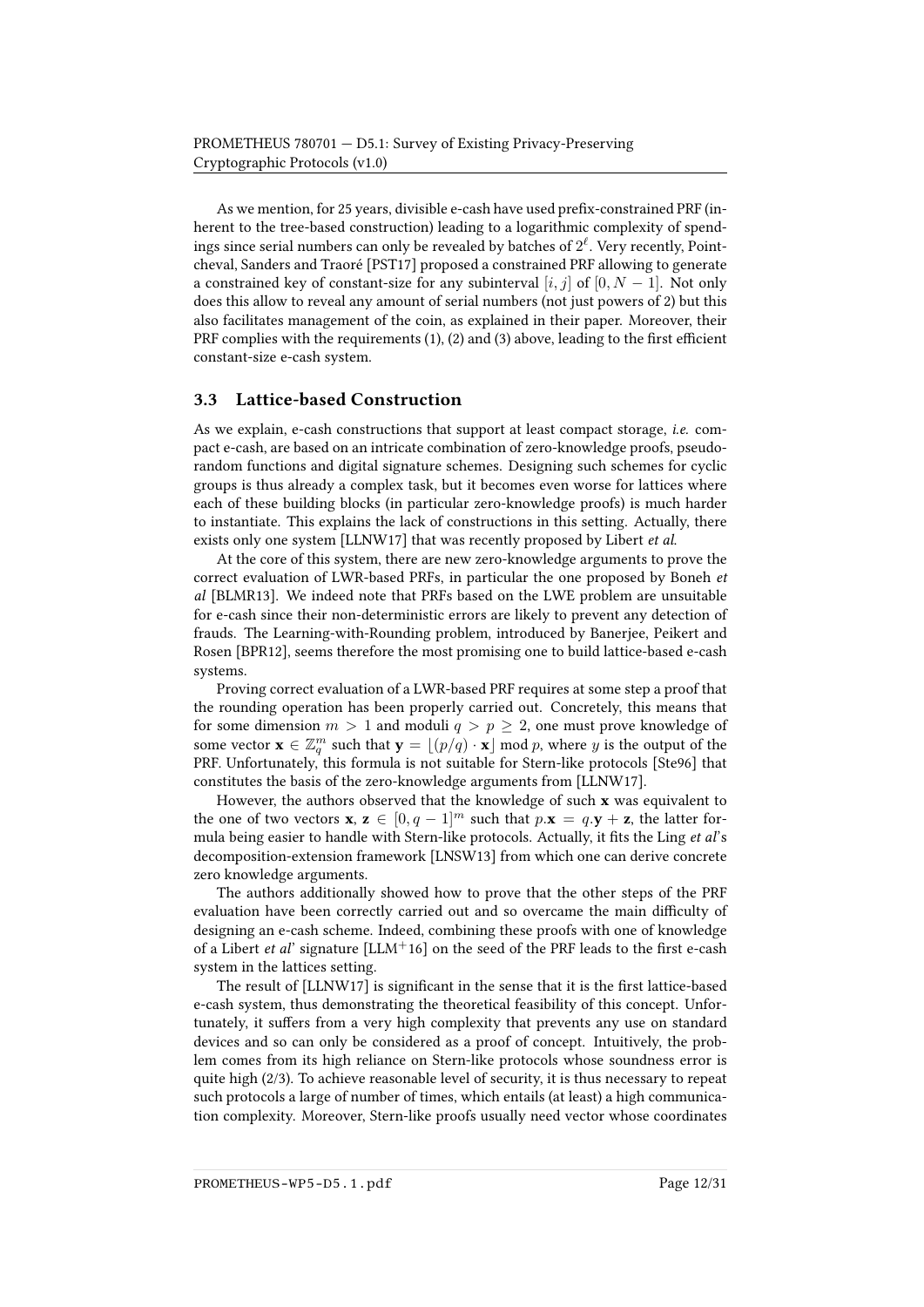belong to small sets (e.g.  $\{-1, 0, 1\}$ ) to comply with the permutation requirements inherent to such protocols. It imposes the use of decomposition-extension techniques that are well-known but that imply an important increase of the dimensions of the involved matrices and vectors, and hence of the overall complexity.

Nevertheless, we note that the situation was similar for cyclic groups, with a first construction [\[CG07\]](#page-23-5) that was deemed impractical [\[ASM08,](#page-20-5) [CG10\]](#page-23-6) but that encour-aged new constructions culminating with truly efficient systems [\[CPST15a,](#page-25-6) [PST17\]](#page-29-5). We may therefore hope that the Libert  $et al$ 's result is the first of a series of work that will dramatically improve the efficiency of this primitive in a lattice setting.

## <span id="page-12-0"></span>4 Electronic Voting

### 4.1 Introduction

Protocols for e-democracy contain several types of processes, from Internet voting systems to new tools which enforce citizen participation and involvement in the community matters, such as liquid democracy processes.

In this document we will concentrate on Internet voting systems. In recent years, several countries have been introducing electronic voting systems as a way to improve their democratic processes: e-voting allows more accurate and fast vote counts, reduces the logistic cost of organizing an election and also offers specific mechanisms for voters with disabilities to cast their votes independently. In particular, Internet voting systems provide voters with the chance to cast their votes from anywhere: their homes, hospitals, or even from foreign countries in case they are abroad at the time of the election.

Requirements for Internet voting systems include privacy and veriability. Privacy requires both that voters are given the opportunity to cast their vote privately in conditions of confidentiality (coercion-resistance) as well as the anonymity of their choices: namely, that it is not possible to link the content of a vote to the identity of the voter. At the same time, it has to be ensured that only eligible voters can cast a vote, and that only one vote per voter is counted. Regarding verifiability, everybody should be able to check that all the parties in a voting system (voters, devices and the different entities) have behaved honestly.

A basic approach for an electronic voting scheme is to combine encryption and digital signature schemes: encryption schemes are used for providing secrecy of information transmitted among two parties, in front of external observers. Signature schemes are used in order to ensure the integrity of the transmitted messages, as well as providing assurance of the origin of such messages. This means that an external entity cannot modify or forge a message without being detected by the intended receiver.

In this basic approach, voters encrypt their messages prior to casting them, in such a way that only the intended recipient - the electoral board, or the electoral commission - is able to decrypt them and see their content. After encryption and prior to casting, voters also digitally sign their votes, in order to prove later on to the election authorities that they have been cast by eligible voters. This approach is similar to the traditional process in which a voter who casts her vote by postal mail digitally signs the outer envelope of her vote. Digital signatures allow identification of the voter who casts a vote, and therefore can also be used in order to discern whether a voter tries to cast a vote twice. Also in a similar way as in postal voting, outer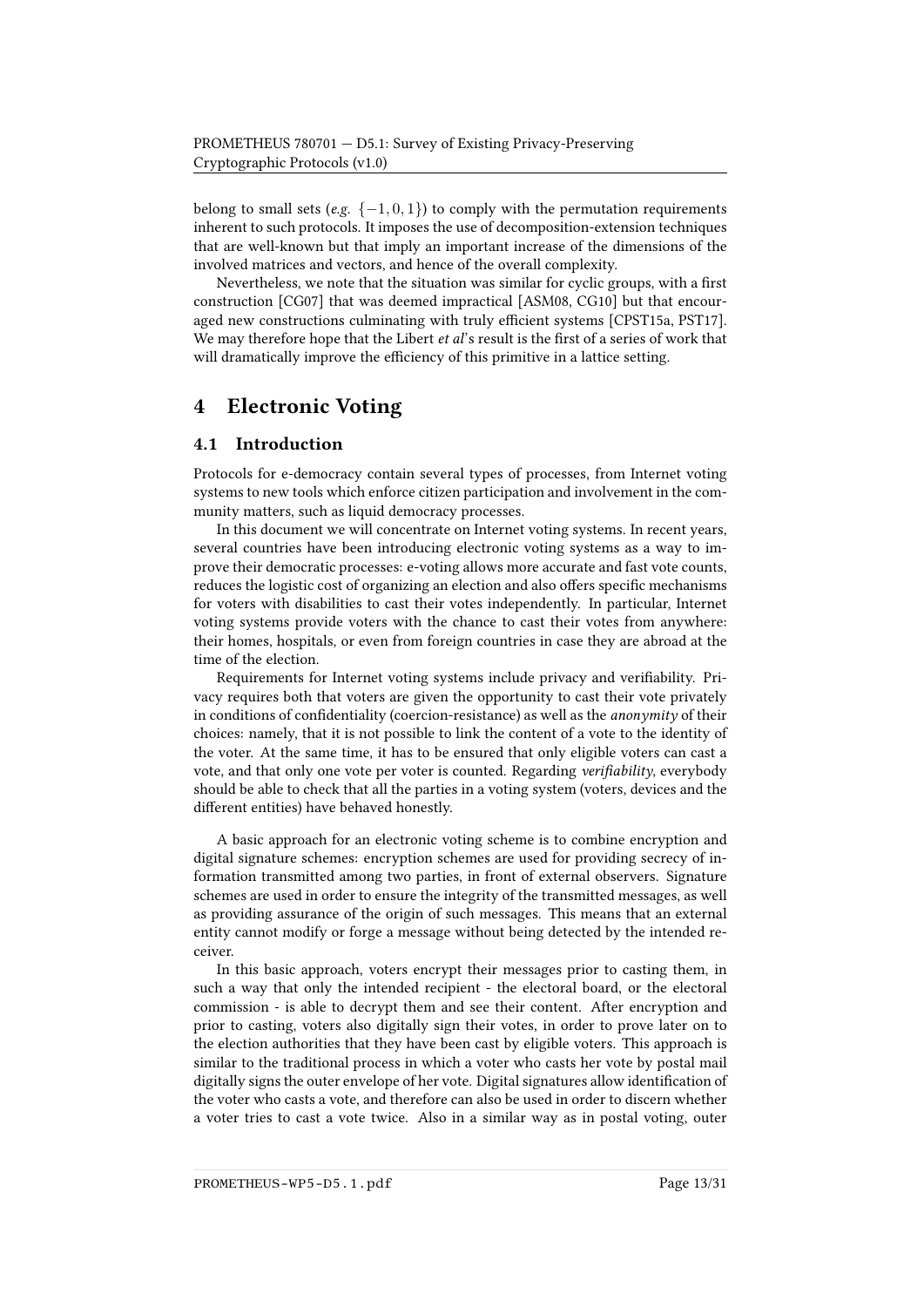envelopes are removed after verification of the signature, and prior to the recovery of the clear vote by decryption. Therefore, a clear vote cannot be connected to a voter's identity.

The security measures based on vote encryption and digital signatures seem enough to protect voters' privacy. However, these measures are only efficient during the voting process. During the election tally, decrypted votes could still be correlated with the voters who submitted them, by checking the order in which votes are decrypted: decrypted votes can be correlated to the voter identities by checking the digital signature of the encrypted votes stored in the ballot box in the same order. Therefore, encrypting and signing is not enough to ensure anonymity, and more advanced cryptographic protocols have to be used.

We review here three different ways to ensure anonymity in a voting system. The last one, tallying, is only valid for specific types of elections: a set of independent questions, each one with a small set of possible answers.

#### 4.1.1 Anonymity (I): MixNets

In these protocols, voters cast encrypted and digitally signed votes which are stored in the ballot box until the end of the voting phase. Then, the votes are detached from their signatures and passed through a mix-net [\[Cha81\]](#page-24-10), which is composed of several nodes which shuffle the votes sequentially using a secret permutation. The purpose of the mix-net is to output votes which cannot be linked with those that were stored in the ballot box, originally signed by the voters.

There are two kinds of mix-nets.

- Decryption mix-nets: Votes are encrypted in several layers (as many as nodes in the mix-net), using in each layer the key from the corresponding node. When encrypted votes are provided to the mix-net, each node permutes the input encrypted votes and uses its key to remove the outer encryption layer. This process is repeated at each node until it reaches the last one, where the last encryption layer is removed and the original vote contents are obtained.
- Re-encryption mix-nets: Votes are encrypted using an encryption scheme which allows re-encryption or re-randomization of the ciphertexts multiple times, while only one decryption step is needed to recover the plaintexts. Each node, in turn, permutes the input encrypted votes and re-encrypts / re-randomizes them in order to make them look totally different than in the input (the combination of permutation and re-randomization of the ciphertexts is called a shuffle). Finally, a decryption step is done in the last node of the mix-net in order to recover the plaintexts.

Due to the fact that the mix-net modifies the output votes in such a way that they cannot be related to those at the input, it may easily erase and insert votes without detection. Therefore, verification methods have to be put in place in order to ensure that the mix-net behaves properly. Verifiable mix-nets are mix-nets which provide mathematical (cryptographic) proofs which demonstrate that they do not modify the processed votes during the mixing process. These proofs are designed in such a way that they do not rely on providing secret information, as the secret permutation or private keys, for proving their correct behavior. Instead, they use zero-knowledge proofs which can be verified using public information.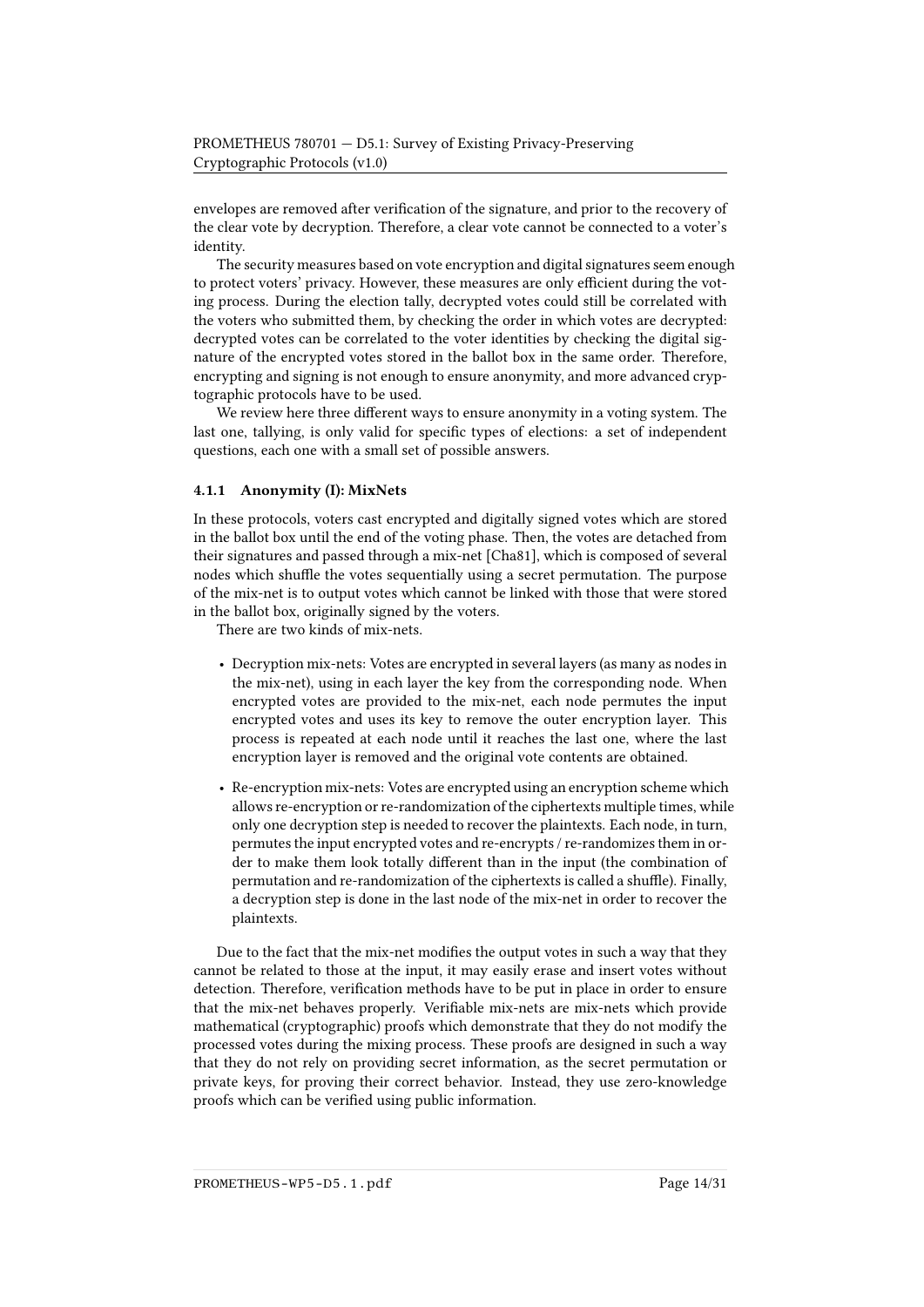For instance, in the case of re-encryption mix-nets, each mix server has to prove that its shuffling operation was properly conducted: namely, it has to demonstrate that its output ciphertexts were really obtained by permuting re-randomized versions of its input ciphertexts.

#### 4.1.2 Anonymity (II): Two Agencies and Blind signatures

The two agencies model, first proposed in 1992, allows a voter to cast her vote anonymously, but at the same time checks that such voter is eligible to vote in the election. In order to do that, two server-side entities participate during the voting phase:

- The Validator Service: authenticates the voter, verifies her eligibility and allows her to vote in an anonymous way using an anonymous token.
- The Voting Service: receives encrypted votes with anonymous tokens from voters, and accept them after verifying that their tokens have been issued by the Validation Service.

This kind of scheme usually employs blind signatures [\[Cha82\]](#page-24-7). Blind signatures allow an entity to digitally sign a message without viewing its content: the requester of the signature sends a blind message to the signer, who digitally signs it and returns it to the requester. The requester can then remove the blinding factor from the message, and obtains a digitally signed message.

With this mechanism, the Validator Service can digitally sign the authorization token without viewing its content. The voter, after removing the blinding factor, sends the signed token to the Voting Service, which validates the token. A coalition of Validation Service and Voting Service cannot trace a token back to the voter since, due to the properties of blind signatures, the first one (who knows the identity of the voter), did not see the token in clear, but a blind version of it. After the voting phase, votes are decrypted to perform the tally. The voters' privacy is preserved, since the votes to be decrypted are not linked to voter identities.

The two agencies idea has also been used in [\[CSST06\]](#page-25-8) by using a variant of group signatures called list signatures.

### 4.1.3 Anonymity (III): Tallying

In some elections, the final result can be thought as an (arithmetic) operation applied to all the submitted clear votes. For instance, in a referendum each voter may choose the clear vote 1 for "yes", and the clear vote 0 for "no". The sum of all the clear votes gives the number of voters who chose "yes".

Since the votes are encrypted, what is needed is an encryption scheme with homomorphic properties: combining (in a public way) an encryption of  $m_1$  with an encryption of  $m_2$  results in an encryption of  $m_1 + m_2$ , for instance.

With such an homomorphic encryption scheme, an election with tallying works as follows: (i) every signer sends his signed encrypted vote, maybe along with a proof that the encrypted vote is a valid one; (ii) votes with a valid signature pass to the final box, still encrypted, but without the signatures; (iii) all the ciphertexts are combined to produce the encrypted version of the final result of the election; (iv) the owner(s) of the secret key of the election run decryption of a single ciphertext. Since individual ciphertexts are never decrypted, the privacy and anonymity of the users is preserved.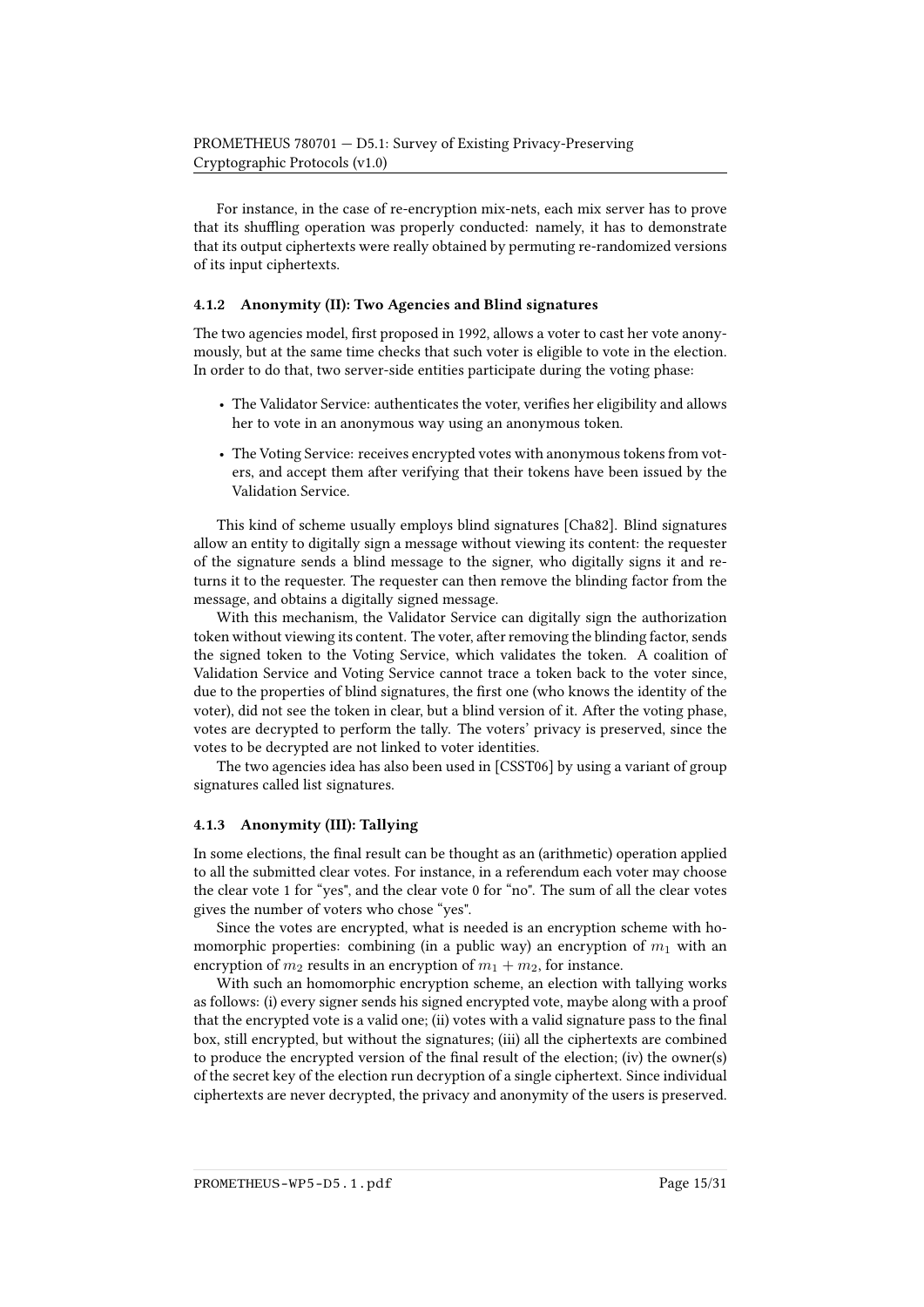### 4.1.4 Verifiability

Verifiability in e-voting has been a concern and an important research topic in the last 10 years. Verifiability means that the steps of the election process - vote casting, vote storage and vote counting - can be checked by voters, auditors or external observers. One key instrument in Internet voting verifiable systems is the Bulletin Board: a public place where all the election configuration information, as well as the votes received in the system, is published by authorized parties. In the Bulletin Board, voters can verify that their votes have been correctly received and stored on the remote server. Auditors and third parties can verify as well that the election result is correct from the information posted in the Bulletin Board, and that only eligible voters have participated by comparing the authorship of the digital signatures of the votes against the electoral roll.

Of course, since many operations in an election system are run locally, maybe involving secret keys, the verification of the correctness of these operations will be possible only if the parties give a proof of correctness. Such a proof must convince observers that the operation was done correctly, but without leaking information about secret values (like chosen voting option or secret keys). The suitable cryptographic ingredient is therefore a (non-interactive) zero-knowledge proof. We review here some examples, related to different operations described in the previous sections.

- In a mix-net, each node must prove that he has run its corresponding shuf fle in a correct way, by applying a real permutation and a decryption (or rerandomization) of the inputs ciphertexts. But such a proof must reveal no information on the permutation, or on the secret key of the node (in case of decryption), or on the random elements used for re-randomization. Otherwise, the anonymity purpose of the mix-net would not be fullled.
- In a voting system with tallying [Gro05], the voter must prove that the clear vote he has encrypted is a valid answer to the election question; otherwise, the final result of the election could be dishonestly biased. For instance, in the case of a referendum, the voter must add a zero-knowledge proof that the clear text inside his ciphertext is either 0 or 1, without leaking any other information on the clear text.
- When a (human) voter chooses his voting option, there is a voting device (a mobile phone, a computer, etc.) which encrypts this option and sends the result to the Bulletin Board. It may be the case, due to a failure or to an attack, that this device is not encrypting the option chosen by the voter. Since the vote cast in the Bulletin Board is encrypted, the voter has no means to verify this. Therefore, to check that this operation is done correctly, the voter device should compute and publish some kind of zero-knowledge proof, which in combination to other published information (maybe by the voter, maybe by the authorities) can convince everybody that the option chosen by the voter is actually encrypted in the ciphertext.

## 4.2 Existing (Not Lattice-Based) Solutions

Listing all the existing results for electronic voting systems is impossible: there are annual workshops devoted to this topic, and also there are papers on the topic that are presented or published in other (more general) conferences and journals about information security and cryptography.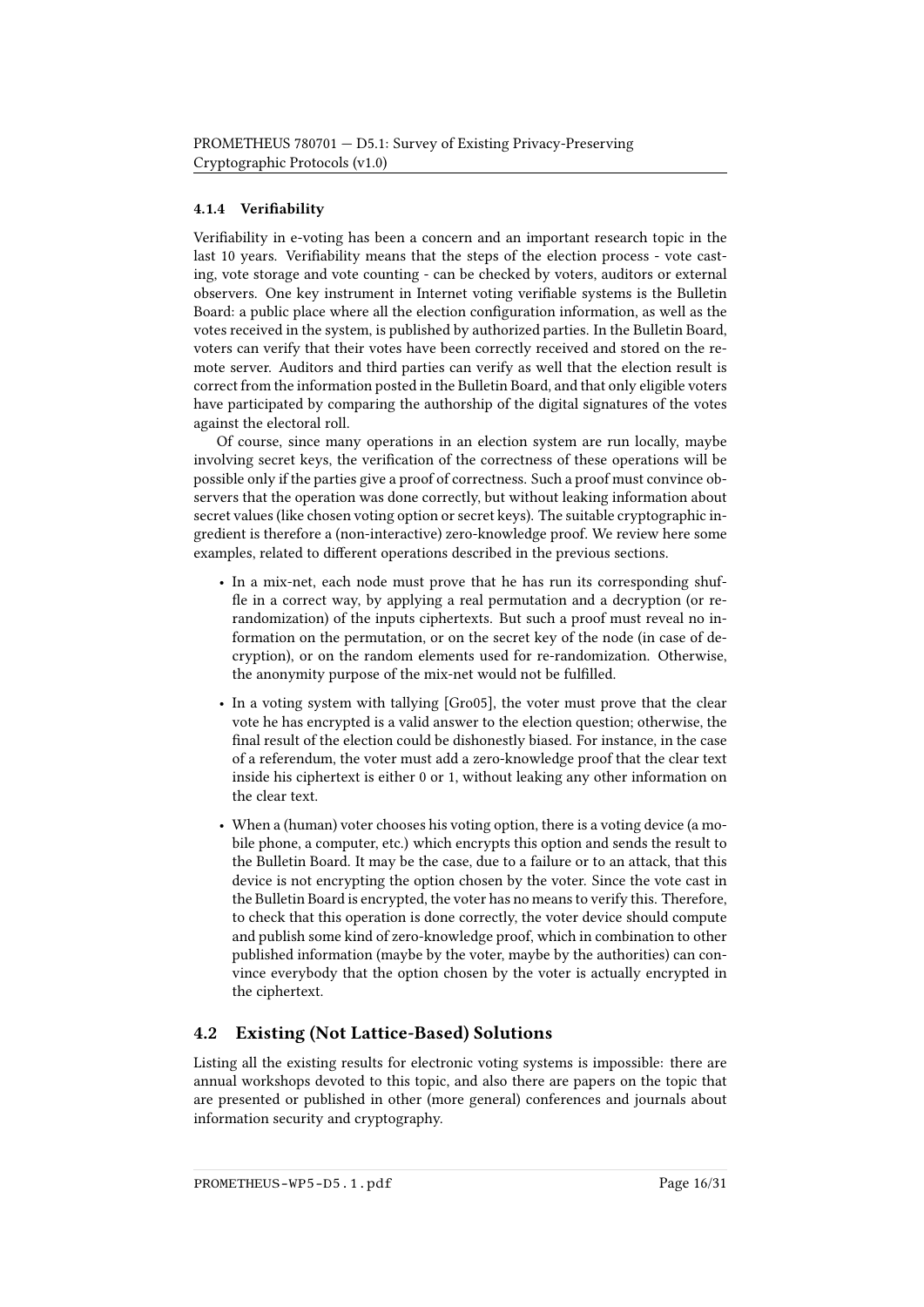Therefore, the references that we include below are just a sample of the existing results in this area.

#### 4.2.1 Mix-nets

In his initial work on mix-nets and shuffles, Chaum [\[Cha82\]](#page-24-7) did not provide a concrete solution. Several works gave generic constructions [\[SK95,](#page-29-6) [GI08,](#page-26-3) [BG12\]](#page-22-6) of veriable shuffle based on additively homomorphic encryption.

Some of the most known and efficient verifiable mix-nets are Randomized Par-tial Checking [\[JJR02\]](#page-27-6), Verificatum or Douglas Wikstrom's Commitment-Consistent Proof of a Shuffle [\[Wik09\]](#page-30-2), or the Bayer-Groth Efficient zero-knowledge argument for correctness of a shuffle [\[BG12\]](#page-22-6). The main benefits of these protocols are that they can use more flexible encryption schemes than homomorphic tally protocols; they support write-ins; and they provide a better support for complex electoral processes.

Regarding efficiency, one of the protocols in [\[BG12\]](#page-22-6) can prove the correctness of a shuffle of  $N$  ciphertexts with a communication complexity  $O(\sqrt{N})$ , using ElGamal cryptosystem.

#### 4.2.2 Blind and group signatures

The way to use blind signature schemes in eVoting has been proposed in different papers. The first relevant system was due to Ohkubo et al. [\[OMA](#page-29-7)+99], based on the use of both blind signatures and a (non universally verifiable) mix-net. Such system was in particular implemented in the Votopia system [\[KKLA01\]](#page-27-7). However, Canard et al. [\[CGT06\]](#page-24-11) have shown that using a non universally verifiable mix-net is not enough in this setting and that some attacks can be mounted. The idea is then to use either a universally verifiable mix net, but in this case the blind signature is no more useful (see previous section) or a fair blind signature [\[SPC95\]](#page-29-8).

Regarding group signature based construction, the only proposal, to the best of our knowledge, is the one given in [\[CSST06\]](#page-25-8).

#### 4.2.3 Tallying: homomorphic encryption

Using homomorphic tallying in electronic elections has been considered in many different works, see for instance [\[CGS97,](#page-23-7) [AR06,](#page-20-6) [MMS16\]](#page-28-7) and some variants of Helios (see Section [4.2.5\)](#page-17-0) like Belenios. Those constructions make use of different public key encryption schemes with homomorphic properties, such as ElGamal [\[ElG85\]](#page-26-4), Goldwasser-Micali [\[GM84\]](#page-26-5), Paillier [\[Pai99\]](#page-29-9), Boneh-Goh-Nissin [\[BGN05\]](#page-22-7), Benhamouda et al. [\[BHJL17\]](#page-22-8).

#### 4.2.4 Verifiability: Zero-Knowledge Proofs

There are very generic (but inefficient) results showing that one can prove any relation in  $NP$  in a zero-knowledge interactive way [\[GMR85\]](#page-26-6). If the proof needs to be noninteractive and secure in the standard model, then a common reference string (chosen by a trusted party) between the prover and the verifier is required [\[BFM88\]](#page-21-7).

Regarding efficient constructions of non-interactive proofs, we can first mention the Fiat-Shamir heuristic [\[FS87\]](#page-26-7) to transform an interactive proof into a non-interactive proof, in the random oracle model. For zero-knowledge proofs for specific relations, we can mention [\[CDS94\]](#page-23-8) for conjunctions and disjunctions of statements, or [\[Bou00\]](#page-22-9) for range proofs. For relations described by equations involving bilinear pairings, the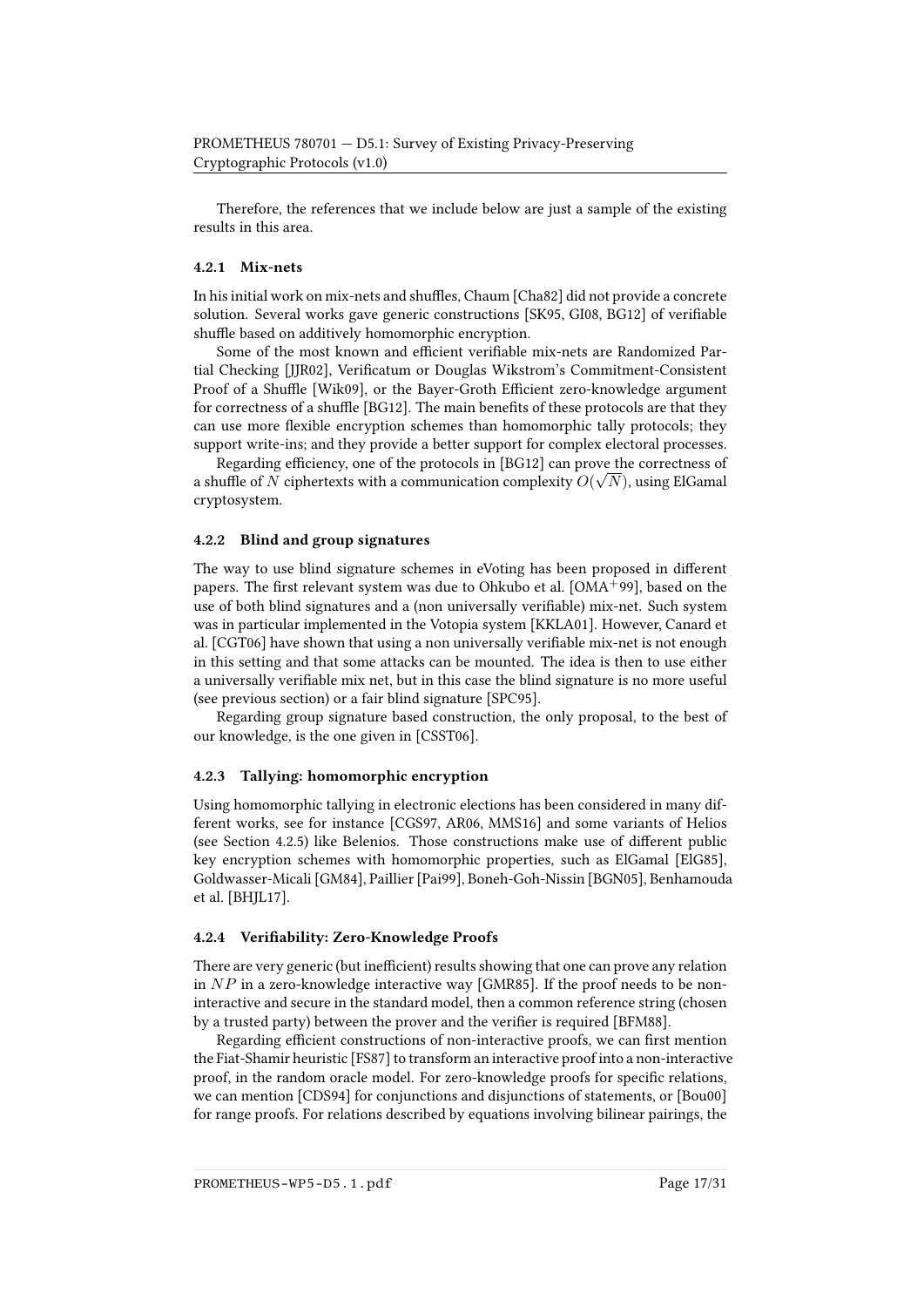non-interactive proofs of Groth-Sahai [\[GS08\]](#page-27-8) are efficient and secure in the standard model.

In the recent years, the notion of succinct zero-knowledge proofs (SNARKs) has been proposed: the length of a proof is constant, independent of the size of the (arithmetic) circuit that describes the relation that is being proved. Some specific proposals of SNARKs exist [\[GGPR13\]](#page-26-8), using bilinear pairings.

#### <span id="page-17-0"></span>4.2.5 A Particular Election System: Helios

The previous sections describe cryptographic results that can be used in different parts of an election system, but we believe it may be useful to describe or comment on a specific election system. There are quite a few proposals of election systems (VoteBox, Star Vote, Wombat...), but we have chosen Helios, which is maybe the one that has received the more attention by the cryptographic community.

Helios has been widely used in academic environments, both as a voting tool (mainly student organization elections, although other organizations, such as IACR, have also used it) and as a research tool. The system has evolved over time. In version 1.0 [\[Adi08\]](#page-20-7), it consisted on a mixing-based scheme, implementing the verifiable mix-net from Sako and Kilian [\[SK95\]](#page-29-6). Then, it was modified in version 2.0 to implement homomorphic tally with exponential ElGamal and distributed decryption, following a scheme similar to that described in [\[CGS97\]](#page-23-7).

Helios has been widely studied by the academic community in the last years and has a lot of variants, which are evolutions of the Helios system or academic alternatives, some of which having their own implementations.

Helios provides cast-as-intended and recorded-as-cast verifiability in a similar way as described in a proposal from Benaloh [\[Ben06\]](#page-21-8): after doing her selections and prior to casting her vote, the voter is presented with the commitment of the ciphertext generated by the voting device, in the form of a hash value. At that moment the voter can decide to either cast the vote, or audit it. In case the voter chooses to cast her vote, the vote is sent to the remote server, where it is posted in the bulletin board. Otherwise, the randomness, the encryption parameters and the clear vote are provided, so that the voter can check that the generated ciphertext is correct according to these parameters, and that the clear vote matches her selections. A software application is offered by the same Helios website in order to make this audit. However, it is recommended to use a third-party software, and preferably on a device different than the one used for voting, in order to ensure independence of the verifier and the verified entities. Because the voting client does not know, at the time of generating the ciphertext and showing the commitment to the voter, which is the option she will choose, the chance of cheating without being detected is  $1/2$ . It is encouraged that voters perform this audit several times in order to improve this probability.

Audited ciphertexts are not cast to prevent the voter from being able to sell her vote, but the voting options are encrypted again with new randomness after the audit.

The voter is able to check that the vote she cast was accepted by the remote voting server by checking that the hash or fingerprint, which the voting device used to commit to a generated ciphertext, matches one entry of the bulletin board. Depending on the Helios variant, ciphertexts may be published alongside the voter's identifier, an alias, or no identifier at all. Also, hashes may be published instead of the full ballots.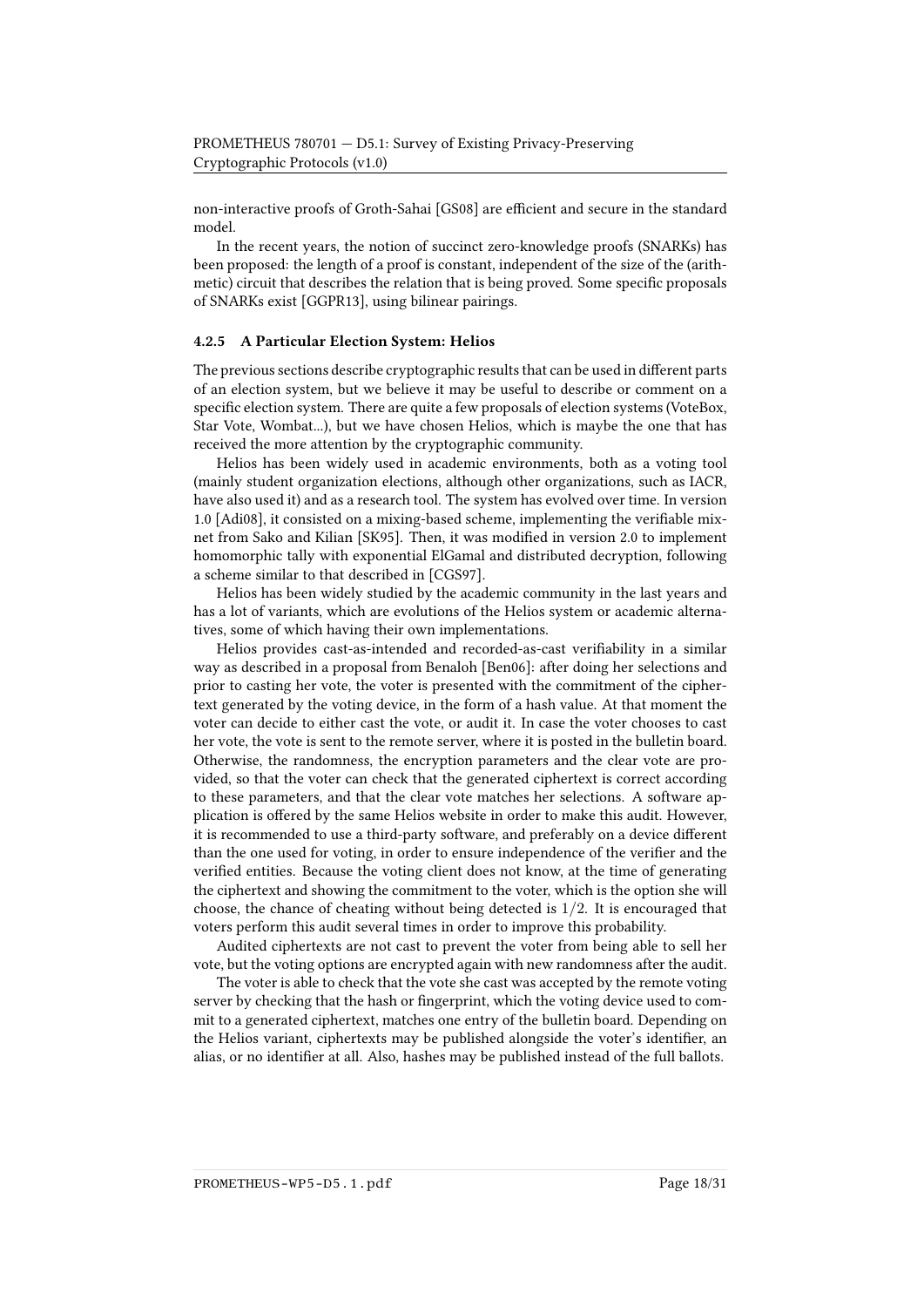## 4.3 Existing Lattice-based Solutions

#### 4.3.1 Basic Cryptographic Tools

Blind signatures. Essentially only one blind signature scheme has been proposed in the lattice-based setting [\[Rüc10\]](#page-29-10), later improved in  $[Z]Z^+18$ ]. To the best of our knowledge, no fair blind signature scheme have been proposed yet based on lattices.

**Mix-nets.** There is only one specific proposal of a verifiable mix-net in the lattice-based setting [\[CMM17\]](#page-25-9) but the efficiency remains too bad for a practical use.

Actually, the most popular method to construct a mix-net is by re-encryption, which is done by combining a ciphertext of an homomorphic encryption scheme with an encryption of 0 or 1 (depending on whether the homomorphism is additive or multiplicative). Therefore, the number of (re-)encryptions that are applied to a vote equals the number of nodes in the mix-net. If this number is big, then homomorphic lattice-based encryption schemes suffer from a problem that we describe in the next paragraph, because it appears (more signicantly) in the scenario of elections with homomorphic tallying, where potentially millions of homomorphic operations may be applied to the initial ciphertexts.

Tallying: homomorphic encryption. The classical techniques on homomorphic encryption (ElGamal, Paillier...) do not directly carry over to the lattice setting: the problem of eciently extending them to additively homomorphic Regev encryptions remains open, in particular if we want to retain competitive parameters. One of the difficulties arises from the noise term contained in lattice-based ciphertexts, which typically comes from a Gaussian distribution over the integers. Currently, the only simple solution that allows for properly applying many homomorphic operations to ciphertexts, other than inefficient bootstrapping as in fully homomorphic encryption, is to add a super-polynomial amount of noise to the initial noise so as to drown statistical discrepancies (via a technique known as noise flooding). The problem is that, by doing this, we need a super-polynomial large modulus and thus a much less efficient parameter choice.

Verifiability: Zero-Knowledge Proofs. Existing zero-knowledge techniques for lattice-related languages are either quite expensive or restricted to very specific languages. However, this is a very active area of research, and improved results are being published every year.

In the standard model, lattice-based NIZK proofs are only known for very specific languages [\[PV08\]](#page-29-11). If we enable interaction or random oracles, several techniques [\[JKPT12,](#page-27-9) [XXW13,](#page-30-4) [BKLP15\]](#page-22-10) were given to prove the satisfiability of arbitrary circuits. They unfortunately decompose the statements into a circuit – thus leading to a communication complexity proportional to the circuit size. A recent result has improved from linear to logarithmic  $[BBC<sup>+</sup>18]$  $[BBC<sup>+</sup>18]$ .

Restricting oneself to particular statements allows hoping for more efficient solu-tions. In this direction, initial steps were taken in [\[Lyu08,](#page-28-8) [LNSW13\]](#page-28-6) for the specific task of proving knowledge of a solution to the inhomogeneous SIS problem (ISIS). However, they require the verifier's challenge to live in a small space, so that many repetitions of the same basic protocol are necessary to make sure that a dishonest prover can only cheat the verifier with negligible probability. In structured lattices, Lyubashevsky [\[Lyu09\]](#page-28-3) showed how to work with a large challenge space so as to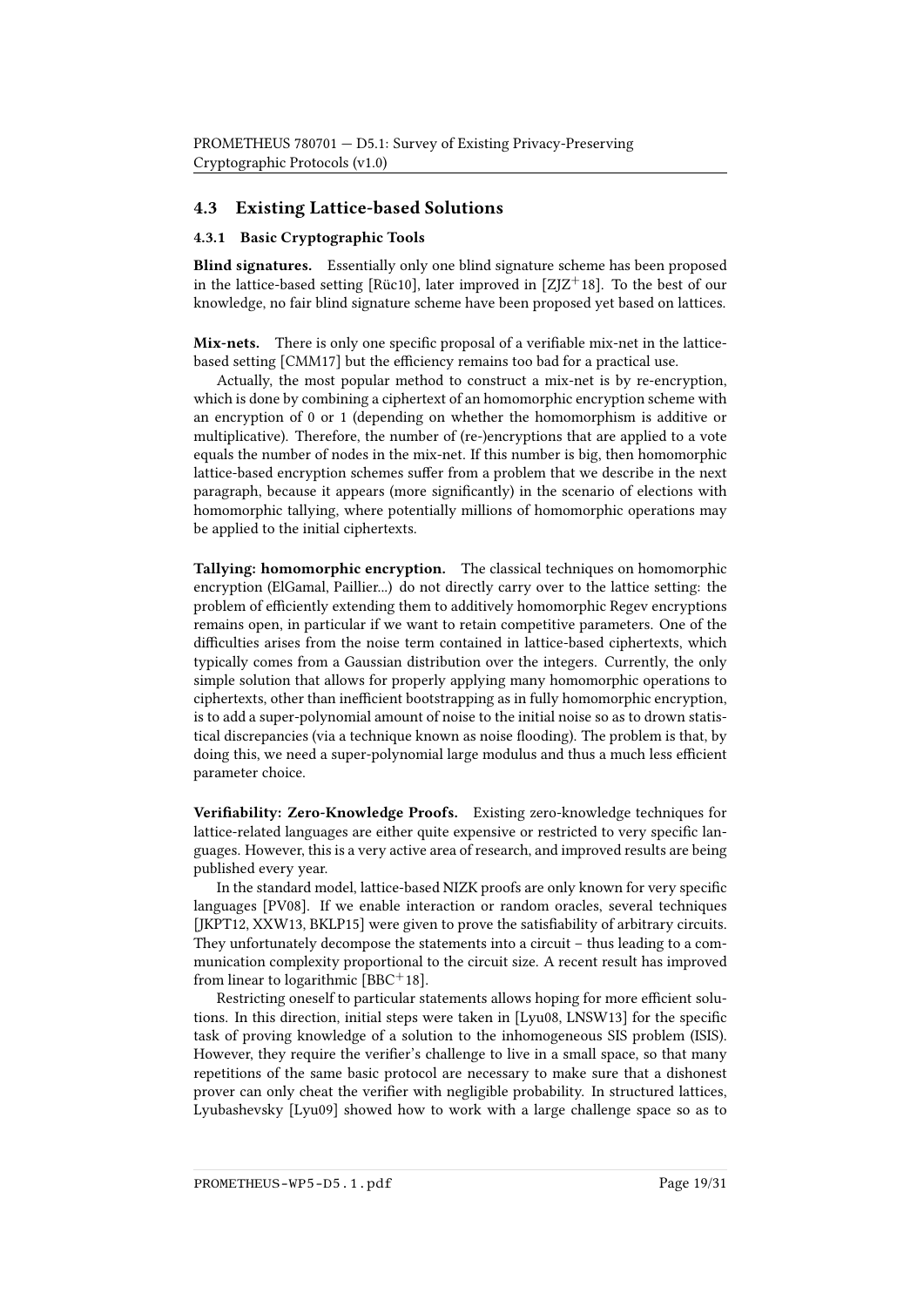avoid repeating a basic protocol many times (this technique has been improved in [\[LS18\]](#page-28-9)). On the downside, the technique of [\[Lyu09\]](#page-28-3) is only known to work for relatively simple statements and it is not clear how to apply it in the context of higher-level privacy-preserving protocols.

Several works [\[LNSW13,](#page-28-6) [LLNW16\]](#page-28-2) extended Stern's protocol [\[Ste96\]](#page-30-1) to prove expressive statements in the lattice setting. Unfortunately, the resulting protocols inherit the computational cost of [\[Ste96\]](#page-30-1) due to the many repetitions incurred by the small set where verifiers' challenges have to be chosen.

So far, it remains a challenging open problem to combine the expressiveness of [\[LNSW13,](#page-28-6) [LLNW16\]](#page-28-2) and the efficiency of [\[Lyu09\]](#page-28-3) in the context of interactive proofs, especially if they are to be made non-interactive in the quantum random oracle model. In the setting of non-interactive proofs in the standard model, the situation is even worse as general NIZK proofs are not known to be implied by lattice assumptions alone.

In the context of set membership proofs, the techniques of [\[CCs08\]](#page-23-9) easily extend to the lattice setting but they require a setup phase where a trusted party generates a signature on all set elements and safely deletes the private signing key. In many applications, however, a trusted setup is not a realistic assumption to make.

Concerning range proofs, existing solutions either rely on homomorphic integer commitments [\[FO97,](#page-26-9) [Bou00,](#page-22-9) [Gro11\]](#page-27-10) or they generically build upon set membership proofs [\[CCs08\]](#page-23-9) (or both). In the lattice setting, it is not clear how these techniques can be adapted under standard hardness assumptions. The main reasons are that these techniques usually rely on homomorphic commitments over exponentially large domains. Hence, any direct adaptation of the same ideas in the lattice setting ends up with a super-polynomial modulus, which significantly impacts the efficiency or the strength of the underlying assumption.

Other languages where specific and efficient zero-knowledge proofs have been proposed include relations between committed integers [\[LLNW18\]](#page-28-10) and relations between encrypted and committed integers [\[BKLP15\]](#page-22-10).

Regarding succing zero-knowledge proofs (SNARKs), the only proposal in the lattice-based setting [\[GMNO18\]](#page-26-10) works for designated verifiers: the proof can be verified by the owner of a specific secret key, only.

#### 4.3.2 Particular Election Systems

In the literature, there are three papers describing whole election systems with postquantum security, based on lattices. The two proposals in [\[CGGI16,](#page-23-10) [GS17\]](#page-27-11) use techniques from fully-homomorphic encryption [\[Gen09\]](#page-26-11), for instance to replace some of the zero knowledge proofs (verifiability), and also bootstrapping to decrease the noise produced when several homomorphic operations are done. Unfortunately, the use of fully homomorphic techniques is quite far from being practical, today.

Finally, in [\[dLNS17\]](#page-25-10) a different lattice-based election system, EVOLVE, has been proposed, which does not make use of fully homomorphic encryption techniques. Actually EVOLVE does not use encryption for privacy, but secret sharing techniques: voters split their votes in shares, and send these shares, privately, to different voting authorities (this generic idea was firstly proposed in [\[CFSY96\]](#page-23-11)), along with commitments to these shares and zero-knowledge proofs of the fact that the shared vote is either a 0 or a 1, because EVOLVE is proposed for this particular setting of referendums.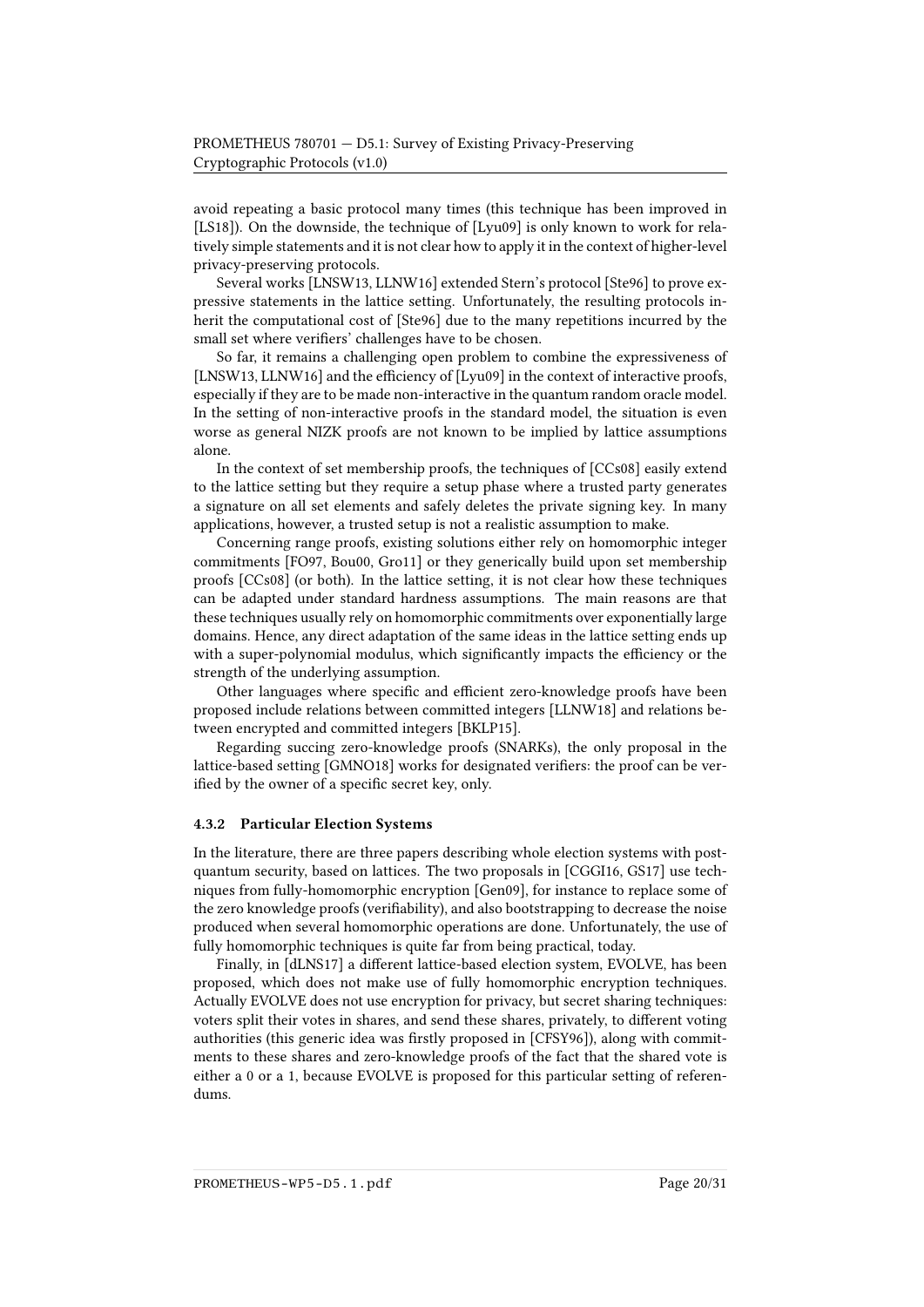The voting authorities also help in computing part of the zero-knowledge proofs, to decrease the cost at the voters' side, and because in this way they can use amortized techniques to prove many instances (all the votes together) at the same time. Finally, each authority combines the valid shares that it got, and publishes the resulting share of the final result. The combination of these shares vields the final result of the election; since the result is computed using tallying, shuffling is not used.

# 5 Conclusion

In the context of privacy-preserving cryptographic protocols, the maturity of related work in the standard setting is very high. In the lattice setting, the observation is much less shining and there are only a few papers, and a lot of open problems. Within WP5 of PROMETHEUS project, our aim is to find solutions to most of these open problems in order to push to demonstrators (within WP6) the most relevant cryptographic specifications.

# References

- <span id="page-20-4"></span>[ACD<sup>+</sup>12] Masayuki Abe, Melissa Chase, Bernardo David, Markulf Kohlweiss, Ryo Nishimaki, and Miyako Ohkubo. Constant-size structure-preserving signatures: Generic constructions and simple assumptions. In Xiaoyun Wang and Kazue Sako, editors, ASIACRYPT 2012, volume 7658 of LNCS, pages 4–24. Springer, Heidelberg, December 2012.
- <span id="page-20-3"></span>[ACJT00] Giuseppe Ateniese, Jan Camenisch, Marc Joye, and Gene Tsudik. A practical and provably secure coalition-resistant group signature scheme. In Mihir Bellare, editor, CRYPTO 2000, volume 1880 of LNCS, pages 255–270. Springer, Heidelberg, August 2000.
- <span id="page-20-7"></span>[Adi08] Ben Adida. Helios: Web-based open-audit voting. In Proceedings of the 17th USENIX Security Symposium, July 28-August 1, 2008, San Jose, CA, USA, pages 335–348, 2008.
- <span id="page-20-2"></span>[AFG<sup>+</sup>10] Masayuki Abe, Georg Fuchsbauer, Jens Groth, Kristiyan Haralambiev, and Miyako Ohkubo. Structure-preserving signatures and commitments to group elements. In Tal Rabin, editor, CRYPTO 2010, volume 6223 of LNCS, pages 209–236. Springer, Heidelberg, August 2010.
- <span id="page-20-0"></span>[AlL16] Guy AlLee. EPID for iot identity, 2016.
- <span id="page-20-6"></span>[AR06] Ben Adida and Ronald L. Rivest. Scratch & vote: self-contained paperbased cryptographic voting. In Proceedings of the 2006 ACM Workshop on Privacy in the Electronic Society, WPES 2006, Alexandria, VA, USA, October 30, 2006, pages 29–40, 2006.
- <span id="page-20-5"></span>[ASM08] Man Ho Au, Willy Susilo, and Yi Mu. Practical anonymous divisible e-cash from bounded accumulators. In Gene Tsudik, editor, FC 2008, volume 5143 of LNCS, pages 287–301. Springer, Heidelberg, January 2008.
- <span id="page-20-1"></span>[BBB<sup>+</sup>18] Kai Bemmann, Johannes Blömer, Jan Bobolz, Henrik Bröcher, Denis Diemert, Fabian Eidens, Lukas Eilers, Jan Haltermann, Jakob Juhnke,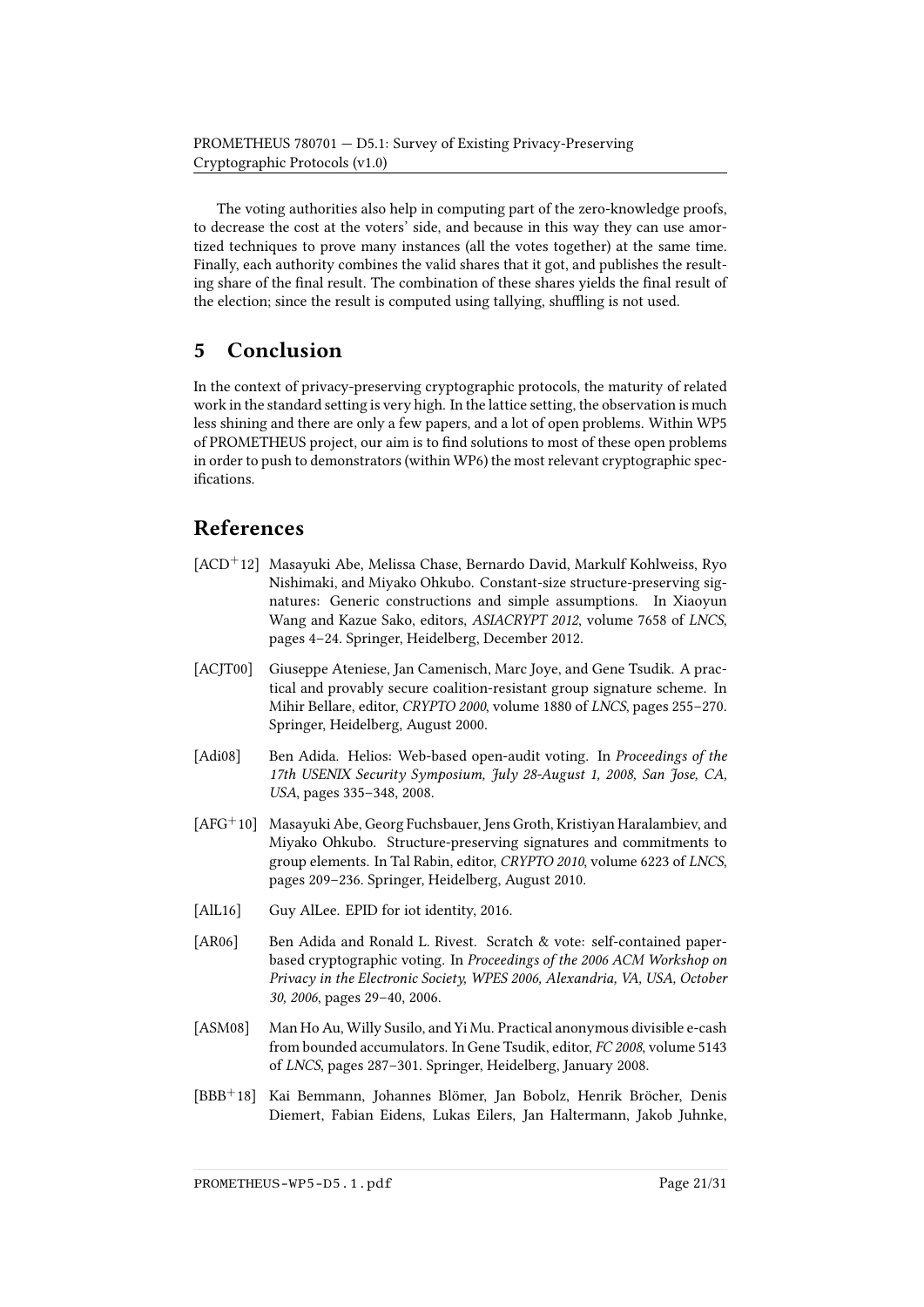Burhan Otour, Laurens Porzenheim, Simon Pukrop, Erik Schilling, Michael Schlichtig, and Marcel Stienemeier. Fully-featured anonymous credentials with reputation system. pages 42:1–42:10, 2018.

- <span id="page-21-9"></span>[BBC+18] Carsten Baum, Jonathan Bootle, Andrea Cerulli, Rafaël del Pino, Jens Groth, and Vadim Lyubashevsky. Sub-linear lattice-based zeroknowledge arguments for arithmetic circuits. In Hovav Shacham and Alexandra Boldyreva, editors, CRYPTO 2018, Part II, volume 10992 of LNCS, pages 669–699. Springer, Heidelberg, August 2018.
- <span id="page-21-0"></span>[BCC04] Ernest F. Brickell, Jan Camenisch, and Liqun Chen. Direct anonymous attestation. In Vijayalakshmi Atluri, Birgit Pfitzmann, and Patrick Mc-Daniel, editors, ACM CCS 2004, pages 132–145. ACM Press, October 2004.
- <span id="page-21-2"></span>[BCC+09] Mira Belenkiy, Jan Camenisch, Melissa Chase, Markulf Kohlweiss, Anna Lysyanskaya, and Hovav Shacham. Randomizable proofs and delegatable anonymous credentials. In Shai Halevi, editor, CRYPTO 2009, volume 5677 of LNCS, pages 108–125. Springer, Heidelberg, August 2009.
- <span id="page-21-6"></span>[BCF<sup>+</sup>11] Olivier Blazy, Sébastien Canard, Georg Fuchsbauer, Aline Gouget, Hervé Sibert, and Jacques Traoré. Achieving optimal anonymity in transferable e-cash with a judge. In Abderrahmane Nitaj and David Pointcheval, editors, AFRICACRYPT 11, volume 6737 of LNCS, pages 206–223. Springer, Heidelberg, July 2011.
- <span id="page-21-5"></span>[BCFK15] Foteini Baldimtsi, Melissa Chase, Georg Fuchsbauer, and Markulf Kohlweiss. Anonymous transferable E-cash. In Jonathan Katz, editor, PKC 2015, volume 9020 of LNCS, pages 101-124. Springer, Heidelberg, March / April 2015.
- <span id="page-21-4"></span>[BCK<sup>+</sup>14] Fabrice Benhamouda, Jan Camenisch, Stephan Krenn, Vadim Lyubashevsky, and Gregory Neven. Better zero-knowledge proofs for lattice encryption and their application to group signatures. In Palash Sarkar and Tetsu Iwata, editors, ASIACRYPT 2014, Part I, volume 8873 of LNCS, pages 551–572. Springer, Heidelberg, December 2014.
- <span id="page-21-1"></span>[BCKL08] Mira Belenkiy, Melissa Chase, Markulf Kohlweiss, and Anna Lysyanskaya. P-signatures and noninteractive anonymous credentials. In Ran Canetti, editor, TCC 2008, volume 4948 of LNCS, pages 356–374. Springer, Heidelberg, March 2008.
- <span id="page-21-3"></span>[BCN18] Cecilia Boschini, Jan Camenisch, and Gregory Neven. Relaxed latticebased signatures with short zero-knowledge proofs. In Liqun Chen, Mark Manulis, and Steve Schneider, editors, ISC 2018, volume 11060 of LNCS, pages 3–22. Springer, Heidelberg, September 2018.
- <span id="page-21-8"></span>[Ben06] Josh Benaloh. Simple verifiable elections. In 2006 USENIX/ACCURATE Electronic Voting Technology Workshop, EVT'06, Vancouver, BC, Canada, August 1, 2006, 2006.
- <span id="page-21-7"></span>[BFM88] Manuel Blum, Paul Feldman, and Silvio Micali. Non-interactive zeroknowledge and its applications (extended abstract). In 20th ACM STOC, pages 103–112. ACM Press, May 1988.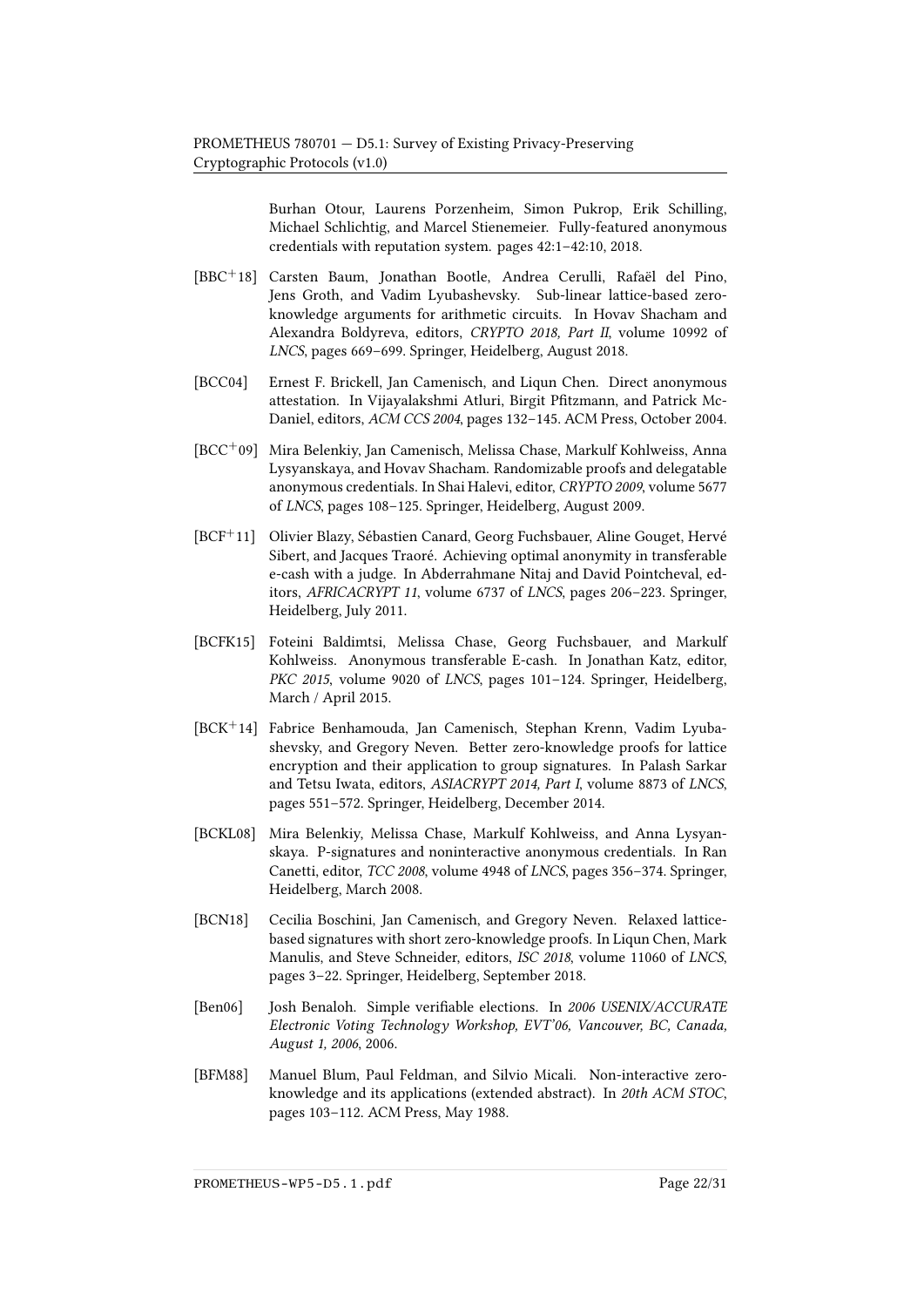- <span id="page-22-6"></span>[BG12] Stephanie Bayer and Jens Groth. Efficient zero-knowledge argument for correctness of a shuffle. In David Pointcheval and Thomas Johansson, editors, EUROCRYPT 2012, volume 7237 of LNCS, pages 263–280. Springer, Heidelberg, April 2012.
- <span id="page-22-7"></span>[BGN05] Dan Boneh, Eu-Jin Goh, and Kobbi Nissim. Evaluating 2-DNF formulas on ciphertexts. In Joe Kilian, editor, TCC 2005, volume 3378 of LNCS, pages 325–341. Springer, Heidelberg, February 2005.
- <span id="page-22-2"></span>[BHJ+15] Florian Böhl, Dennis Hofheinz, Tibor Jager, Jessica Koch, and Christoph Striecks. Confined guessing: New signatures from standard assumptions. Journal of Cryptology,  $28(1):176-208$ , January 2015.
- <span id="page-22-8"></span>[BHJL17] Fabrice Benhamouda, Javier Herranz, Marc Joye, and Benoît Libert. Efficient cryptosystems from  $2^k$ -th power residue symbols. Journal of Cryptology, 30(2):519–549, April 2017.
- <span id="page-22-10"></span>[BKLP15] Fabrice Benhamouda, Stephan Krenn, Vadim Lyubashevsky, and Krzysztof Pietrzak. Efficient zero-knowledge proofs for commitments from learning with errors over rings. In Günther Pernul, Peter Y. A. Ryan, and Edgar R. Weippl, editors, ESORICS 2015, Part I, volume 9326 of LNCS, pages 305–325. Springer, Heidelberg, September 2015.
- <span id="page-22-4"></span>[BLMR13] Dan Boneh, Kevin Lewi, Hart William Montgomery, and Ananth Raghunathan. Key homomorphic PRFs and their applications. In Ran Canetti and Juan A. Garay, editors, CRYPTO 2013, Part I, volume 8042 of LNCS, pages 410–428. Springer, Heidelberg, August 2013.
- <span id="page-22-0"></span>[BMW03] Mihir Bellare, Daniele Micciancio, and Bogdan Warinschi. Foundations of group signatures: Formal definitions, simplified requirements, and a construction based on general assumptions. In Eli Biham, editor, EURO-CRYPT 2003, volume 2656 of LNCS, pages 614–629. Springer, Heidelberg, May 2003.
- <span id="page-22-9"></span>[Bou00] Fabrice Boudot. Efficient proofs that a committed number lies in an interval. In Bart Preneel, editor, EUROCRYPT 2000, volume 1807 of LNCS, pages 431–444. Springer, Heidelberg, May 2000.
- <span id="page-22-3"></span>[Boy10] Xavier Boyen. Lattice mixing and vanishing trapdoors: A framework for fully secure short signatures and more. In Phong Q. Nguyen and David Pointcheval, editors, PKC 2010, volume 6056 of LNCS, pages 499– 517. Springer, Heidelberg, May 2010.
- <span id="page-22-5"></span>[BPR12] Abhishek Banerjee, Chris Peikert, and Alon Rosen. Pseudorandom functions and lattices. In David Pointcheval and Thomas Johansson, editors, EUROCRYPT 2012, volume 7237 of LNCS, pages 719–737. Springer, Heidelberg, April 2012.
- <span id="page-22-1"></span>[BSZ05] Mihir Bellare, Haixia Shi, and Chong Zhang. Foundations of group signatures: The case of dynamic groups. In Alfred Menezes, editor, CT-RSA 2005, volume 3376 of LNCS, pages 136–153. Springer, Heidelberg, February 2005.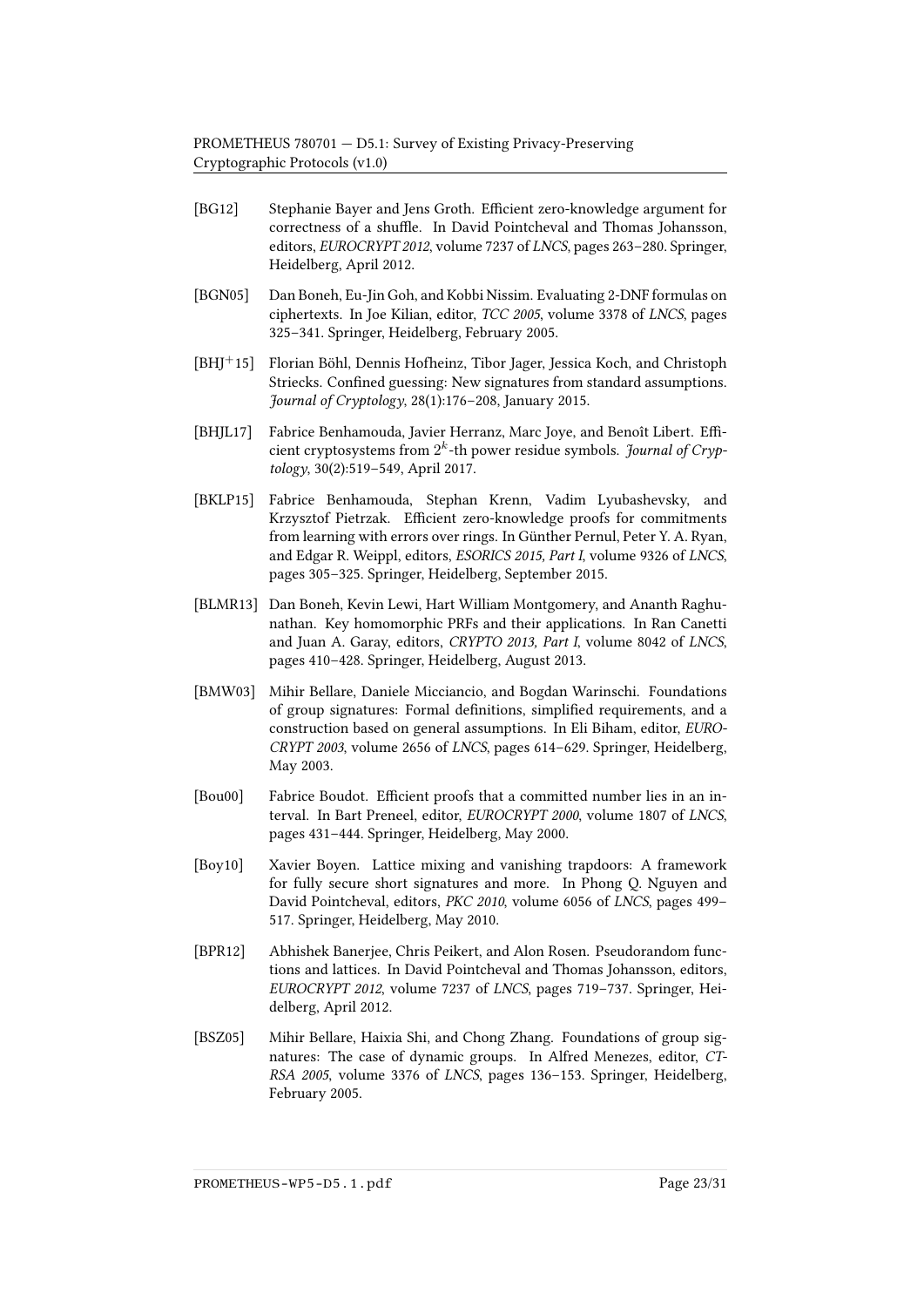- <span id="page-23-1"></span>[BW06] Xavier Boyen and Brent Waters. Compact group signatures without random oracles. In Serge Vaudenay, editor, EUROCRYPT 2006, volume 4004 of LNCS, pages 427–444. Springer, Heidelberg, May / June 2006.
- <span id="page-23-4"></span>[BW13] Dan Boneh and Brent Waters. Constrained pseudorandom functions and their applications. In Kazue Sako and Palash Sarkar, editors, ASI-ACRYPT 2013, Part II, volume 8270 of LNCS, pages 280–300. Springer, Heidelberg, December 2013.
- <span id="page-23-9"></span>[CCs08] Jan Camenisch, Rafik Chaabouni, and abhi shelat. Efficient protocols for set membership and range proofs. In Josef Pieprzyk, editor, ASI-ACRYPT 2008, volume 5350 of LNCS, pages 234–252. Springer, Heidelberg, December 2008.
- <span id="page-23-8"></span>[CDS94] Ronald Cramer, Ivan Damgård, and Berry Schoenmakers. Proofs of partial knowledge and simplified design of witness hiding protocols. In Yvo Desmedt, editor, CRYPTO'94, volume 839 of LNCS, pages 174–187. Springer, Heidelberg, August 1994.
- <span id="page-23-2"></span>[CFN90] David Chaum, Amos Fiat, and Moni Naor. Untraceable electronic cash. In Shafi Goldwasser, editor, CRYPTO'88, volume 403 of LNCS, pages 319-327. Springer, Heidelberg, August 1990.
- <span id="page-23-11"></span>[CFSY96] Ronald Cramer, Matthew K. Franklin, Berry Schoenmakers, and Moti Yung. Multi-autority secret-ballot elections with linear work. In Ueli M. Maurer, editor, EUROCRYPT'96, volume 1070 of LNCS, pages 72–83. Springer, Heidelberg, May 1996.
- <span id="page-23-5"></span>[CG07] Sébastien Canard and Aline Gouget. Divisible e-cash systems can be truly anonymous. In Moni Naor, editor, EUROCRYPT 2007, volume 4515 of LNCS, pages 482–497. Springer, Heidelberg, May 2007.
- <span id="page-23-0"></span>[CG08a] Jan Camenisch and Thomas Groß. Efficient attributes for anonymous credentials. In Peng Ning, Paul F. Syverson, and Somesh Jha, editors, ACM CCS 2008, pages 345–356. ACM Press, October 2008.
- <span id="page-23-3"></span>[CG08b] Sébastien Canard and Aline Gouget. Anonymity in transferable e-cash. In Steven M. Bellovin, Rosario Gennaro, Angelos D. Keromytis, and Moti Yung, editors, ACNS 08, volume 5037 of LNCS, pages 207–223. Springer, Heidelberg, June 2008.
- <span id="page-23-6"></span>[CG10] Sébastien Canard and Aline Gouget. Multiple denominations in e-cash with compact transaction data. In Radu Sion, editor, FC 2010, volume 6052 of LNCS, pages 82–97. Springer, Heidelberg, January 2010.
- <span id="page-23-10"></span>[CGGI16] Ilaria Chillotti, Nicolas Gama, Mariya Georgieva, and Malika Izabachène. A homomorphic LWE based e-voting scheme. In Post-Quantum Cryptography - 7th International Workshop, PQCrypto 2016, Fukuoka, Japan, February 24-26, 2016, Proceedings, pages 245–265, 2016.
- <span id="page-23-7"></span>[CGS97] Ronald Cramer, Rosario Gennaro, and Berry Schoenmakers. A secure and optimally efficient multi-authority election scheme. In Walter Fumy, editor, EUROCRYPT'97, volume 1233 of LNCS, pages 103–118. Springer, Heidelberg, May 1997.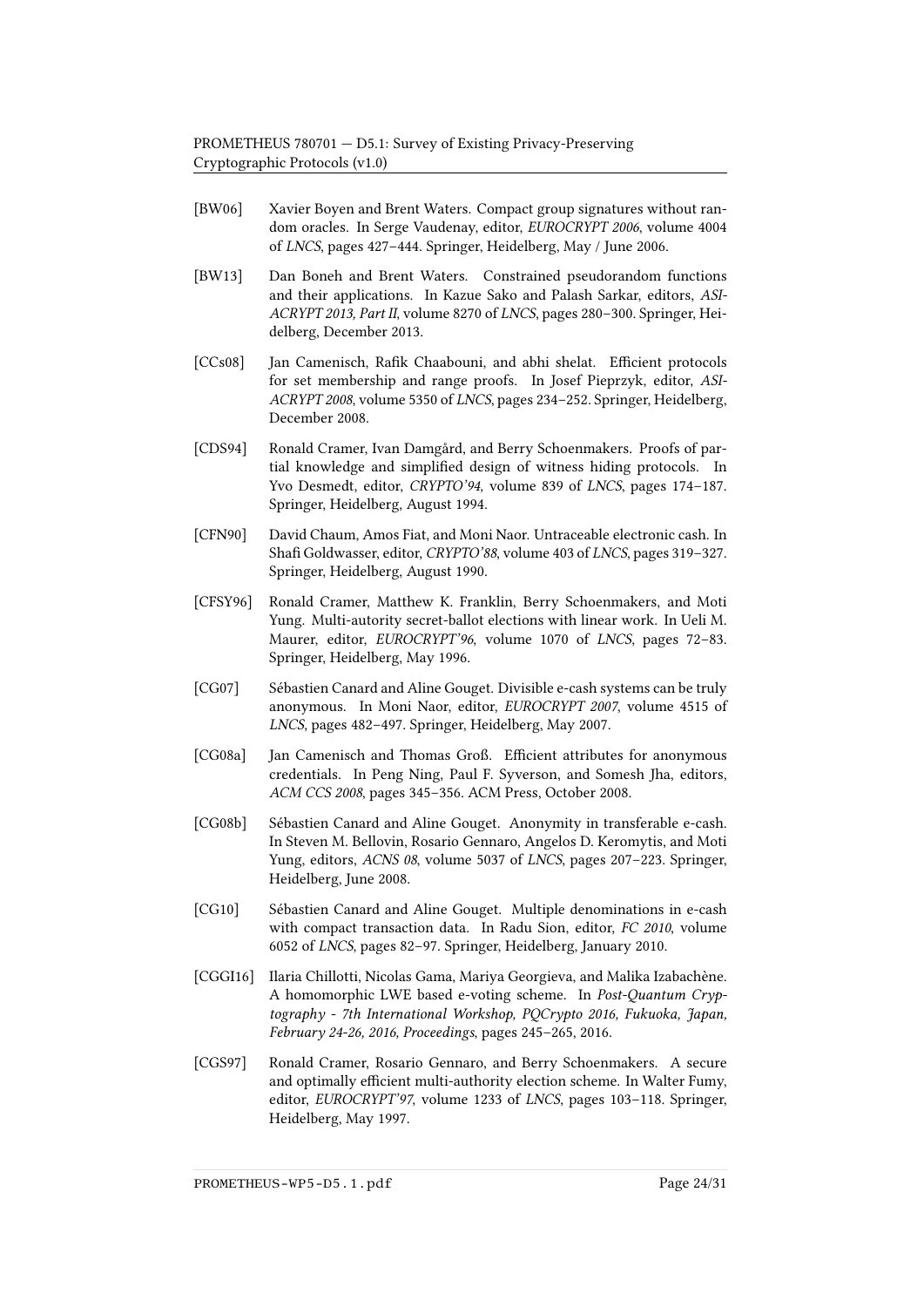- <span id="page-24-11"></span>[CGT06] Sébastien Canard, Matthieu Gaud, and Jacques Traoré. Defeating malicious servers in a blind signatures based voting system. In Giovanni Di Crescenzo and Avi Rubin, editors, FC 2006, volume 4107 of LNCS, pages 148–153. Springer, Heidelberg, February / March 2006.
- <span id="page-24-8"></span>[CGT08] Sébastien Canard, Aline Gouget, and Jacques Traoré. Improvement of efficiency in (unconditional) anonymous transferable e-cash. In Gene Tsudik, editor, FC 2008, volume 5143 of LNCS, pages 202–214. Springer, Heidelberg, January 2008.
- <span id="page-24-10"></span>[Cha81] David Chaum. Untraceable electronic mail, return addresses, and digital pseudonyms. Commun. ACM, 24(2):84–88, 1981.
- <span id="page-24-7"></span>[Cha82] David Chaum. Blind signatures for untraceable payments. In David Chaum, Ronald L. Rivest, and Alan T. Sherman, editors, CRYPTO'82, pages 199–203. Plenum Press, New York, USA, 1982.
- <span id="page-24-0"></span>[Cha85] David Chaum. Security without identification: Transaction systems to make big brother obsolete. Commun. ACM, 28(10):1030–1044, 1985.
- <span id="page-24-9"></span>[CHL05] Jan Camenisch, Susan Hohenberger, and Anna Lysyanskaya. Compact ecash. In Ronald Cramer, editor, EUROCRYPT 2005, volume 3494 of LNCS, pages 302–321. Springer, Heidelberg, May 2005.
- <span id="page-24-4"></span>[CKL<sup>+</sup>14] Jan Camenisch, Stephan Krenn, Anja Lehmann, Gert Læssøe Mikkelsen, Gregory Neven, and Michael Østergaard Pedersen. Formal treatment of privacy-enhancing credential systems. Cryptology ePrint Archive, Report 2014/708, 2014. <http://eprint.iacr.org/2014/708>.
- <span id="page-24-1"></span>[CL01] Jan Camenisch and Anna Lysyanskaya. An efficient system for nontransferable anonymous credentials with optional anonymity revocation. In Birgit Pfitzmann, editor, EUROCRYPT 2001, volume 2045 of LNCS, pages 93–118. Springer, Heidelberg, May 2001.
- <span id="page-24-2"></span>[CL02] Jan Camenisch and Anna Lysyanskaya. Dynamic accumulators and application to efficient revocation of anonymous credentials. In Moti Yung, editor, CRYPTO 2002, volume 2442 of LNCS, pages 61–76. Springer, Heidelberg, August 2002.
- <span id="page-24-3"></span>[CL04] Jan Camenisch and Anna Lysyanskaya. Signature schemes and anonymous credentials from bilinear maps. In Matthew Franklin, editor, CRYPTO 2004, volume 3152 of LNCS, pages 56–72. Springer, Heidelberg, August 2004.
- <span id="page-24-6"></span>[CL11] Sébastien Canard and Roch Lescuyer. Anonymous credentials from (indexed) aggregate signatures. In Workshop on Digital Identity Management DIM'11, pages 53–62. ACM, 2011.
- <span id="page-24-5"></span>[CL13] Sébastien Canard and Roch Lescuyer. Protecting privacy by sanitizing personal data: a new approach to anonymous credentials. In Kefei Chen, Qi Xie, Weidong Qiu, Ninghui Li, and Wen-Guey Tzeng, editors, ASIACCS 13, pages 381–392. ACM Press, May 2013.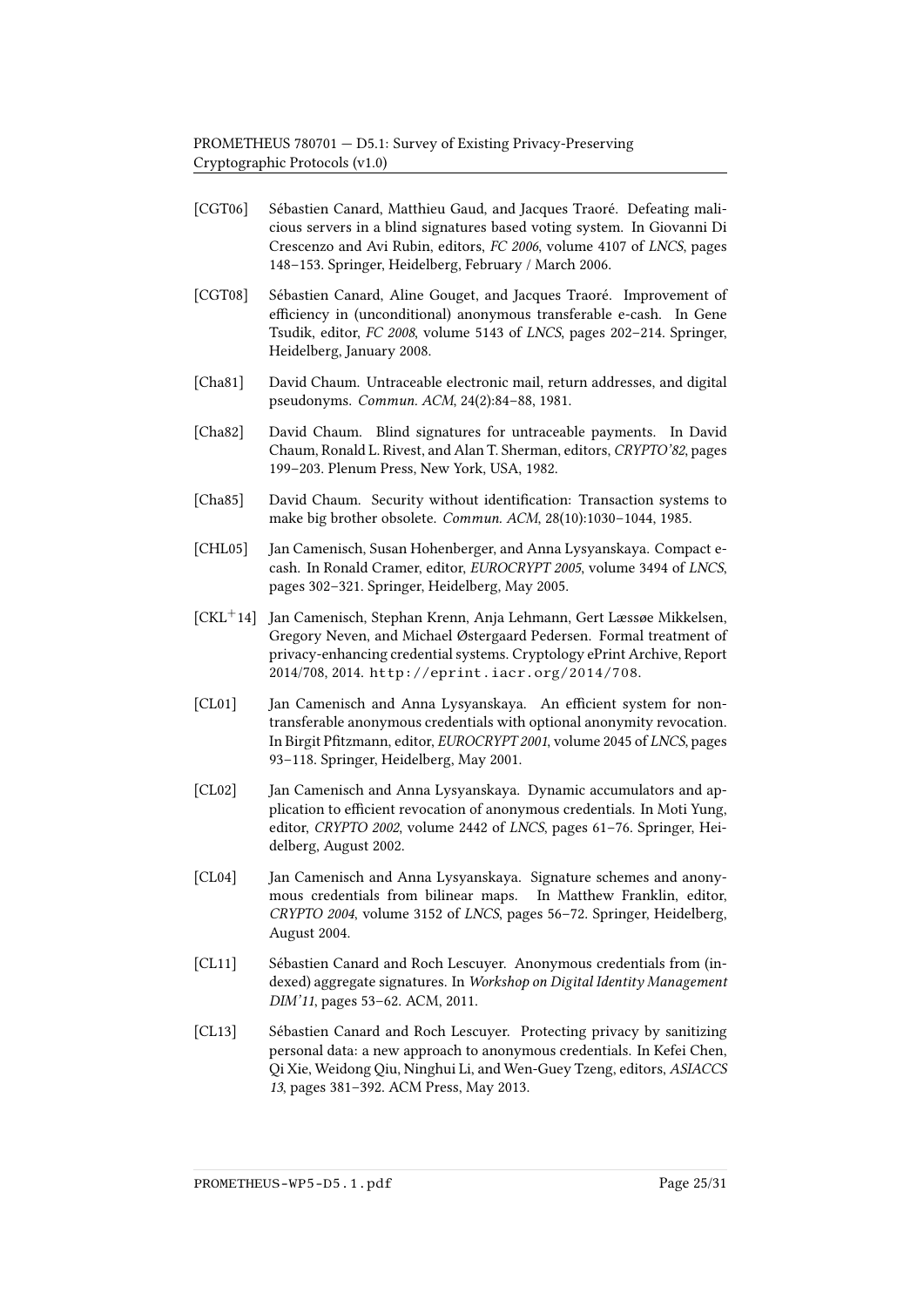- <span id="page-25-9"></span>[CMM17] Núria Costa, Ramiro Martínez, and Paz Morillo. Proof of a shuffle for lattice-based cryptography. In Secure IT Systems - 22nd Nordic Conference, NordSec 2017, Tartu, Estonia, November 8-10, 2017, Proceedings, pages 280– 296, 2017.
- <span id="page-25-3"></span>[CNR12] Jan Camenisch, Gregory Neven, and Markus Rückert. Fully anonymous attribute tokens from lattices. In Ivan Visconti and Roberto De Prisco, editors, SCN 12, volume 7485 of LNCS, pages 57–75. Springer, Heidelberg, September 2012.
- <span id="page-25-5"></span>[CP93] David Chaum and Torben P. Pedersen. Transferred cash grows in size. In Rainer A. Rueppel, editor, EUROCRYPT'92, volume 658 of LNCS, pages 390–407. Springer, Heidelberg, May 1993.
- <span id="page-25-6"></span>[CPST15a] Sébastien Canard, David Pointcheval, Olivier Sanders, and Jacques Traoré. Divisible E-cash made practical. In Jonathan Katz, editor, PKC 2015, volume 9020 of LNCS, pages 77-100. Springer, Heidelberg, March / April 2015.
- <span id="page-25-7"></span>[CPST15b] Sébastien Canard, David Pointcheval, Olivier Sanders, and Jacques Traoré. Scalable divisible E-cash. In Tal Malkin, Vladimir Kolesnikov, Allison Bishop Lewko, and Michalis Polychronakis, editors, ACNS 15, volume 9092 of LNCS, pages 287–306. Springer, Heidelberg, June 2015.
- <span id="page-25-8"></span>[CSST06] Sébastien Canard, Berry Schoenmakers, Martijn Stam, and Jacques Traoré. List signature schemes. Discrete Applied Mathematics, 154(2):189– 201, 2006.
- <span id="page-25-0"></span>[Cv91] David Chaum and Eugène van Heyst. Group signatures. In Donald W. Davies, editor, EUROCRYPT'91, volume 547 of LNCS, pages 257–265. Springer, Heidelberg, April 1991.
- <span id="page-25-10"></span>[dLNS17] Rafaël del Pino, Vadim Lyubashevsky, Gregory Neven, and Gregor Seiler. Practical quantum-safe voting from lattices. In Bhavani M. Thuraisingham, David Evans, Tal Malkin, and Dongyan Xu, editors, ACM CCS 2017, pages 1565–1581. ACM Press, October / November 2017.
- <span id="page-25-1"></span>[dLS18] Rafaël del Pino, Vadim Lyubashevsky, and Gregor Seiler. Lattice-based group signatures and zero-knowledge proofs of automorphism stability. In David Lie, Mohammad Mannan, Michael Backes, and XiaoFeng Wang, editors, ACM CCS 2018, pages 574–591. ACM Press, October 2018.
- <span id="page-25-2"></span>[DP06] Cécile Delerablée and David Pointcheval. Dynamic fully anonymous short group signatures. In Phong Q. Nguyen, editor, Progress in Cryptology - VIETCRYPT 06, volume 4341 of LNCS, pages 193–210. Springer, Heidelberg, September 2006.
- <span id="page-25-4"></span>[DP16] Léo Ducas and Thomas Prest. Fast fourier orthogonalization. In Proceedings of the ACM on International Symposium on Symbolic and Algebraic Computation, ISSAC 2016, Waterloo, ON, Canada, July 19-22, 2016, pages 191–198. ACM, 2016.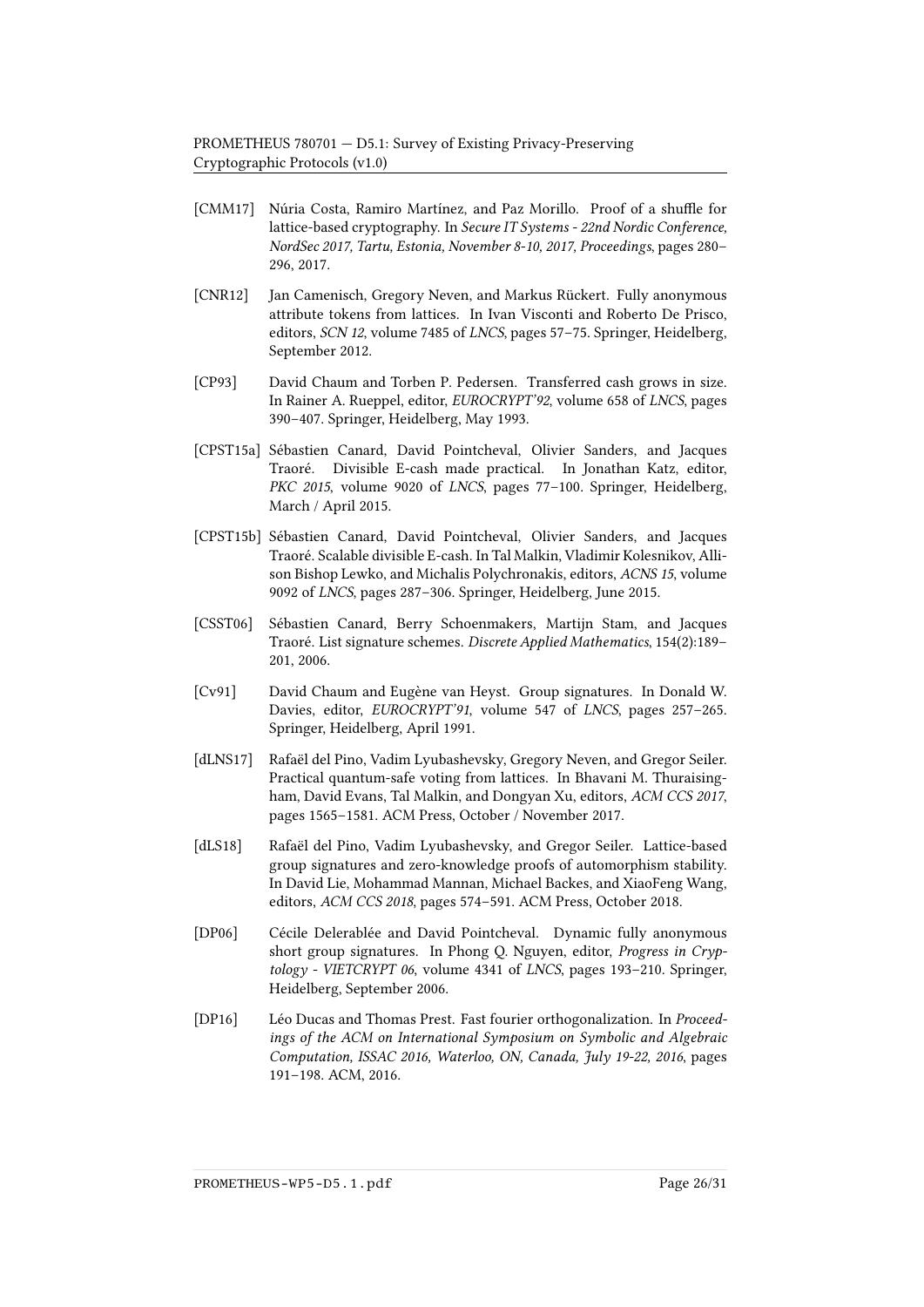- <span id="page-26-4"></span>[ElG85] Taher ElGamal. A public key cryptosystem and a signature scheme based on discrete logarithms. IEEE Transactions on Information Theory, 31:469– 472, 1985.
- <span id="page-26-9"></span>[FO97] Eiichiro Fujisaki and Tatsuaki Okamoto. Statistical zero knowledge protocols to prove modular polynomial relations. In Burton S. Kaliski Jr., editor, CRYPTO'97, volume 1294 of LNCS, pages 16–30. Springer, Heidelberg, August 1997.
- <span id="page-26-1"></span>[FPV09] Georg Fuchsbauer, David Pointcheval, and Damien Vergnaud. Transferable constant-size fair e-cash. In Juan A. Garay, Atsuko Miyaji, and Akira Otsuka, editors, CANS 09, volume 5888 of LNCS, pages 226–247. Springer, Heidelberg, December 2009.
- <span id="page-26-7"></span>[FS87] Amos Fiat and Adi Shamir. How to prove yourself: Practical solutions to identification and signature problems. In Andrew M. Odlyzko, editor, CRYPTO'86, volume 263 of LNCS, pages 186–194. Springer, Heidelberg, August 1987.
- <span id="page-26-11"></span>[Gen09] Craig Gentry. Fully homomorphic encryption using ideal lattices. In Michael Mitzenmacher, editor, 41st ACM STOC, pages 169–178. ACM Press, May / June 2009.
- <span id="page-26-2"></span>[GGM84] Oded Goldreich, Shafi Goldwasser, and Silvio Micali. How to construct random functions (extended abstract). In 25th FOCS, pages 464–479. IEEE Computer Society Press, October 1984.
- <span id="page-26-8"></span>[GGPR13] Rosario Gennaro, Craig Gentry, Bryan Parno, and Mariana Raykova. Quadratic span programs and succinct NIZKs without PCPs. In Thomas Johansson and Phong Q. Nguyen, editors, EUROCRYPT 2013, volume 7881 of LNCS, pages 626–645. Springer, Heidelberg, May 2013.
- <span id="page-26-3"></span>[GI08] Jens Groth and Yuval Ishai. Sub-linear zero-knowledge argument for correctness of a shuffle. In Nigel P. Smart, editor, EUROCRYPT 2008, volume 4965 of LNCS, pages 379–396. Springer, Heidelberg, April 2008.
- <span id="page-26-0"></span>[GKV10] S. Dov Gordon, Jonathan Katz, and Vinod Vaikuntanathan. A group signature scheme from lattice assumptions. In Masayuki Abe, editor, ASI-ACRYPT 2010, volume 6477 of LNCS, pages 395–412. Springer, Heidelberg, December 2010.
- <span id="page-26-5"></span>[GM84] Shafi Goldwasser and Silvio Micali. Probabilistic encryption. Journal of Computer and System Sciences, 28(2):270–299, 1984.
- <span id="page-26-10"></span>[GMNO18] Rosario Gennaro, Michele Minelli, Anca Nitulescu, and Michele Orrù. Lattice-based zk-snarks from square span programs. IACR Cryptology ePrint Archive, 2018:275, 2018.
- <span id="page-26-6"></span>[GMR85] Shafi Goldwasser, Silvio Micali, and Charles Rackoff. The knowledge complexity of interactive proof-systems (extended abstract). In 17th ACM STOC, pages 291–304. ACM Press, May 1985.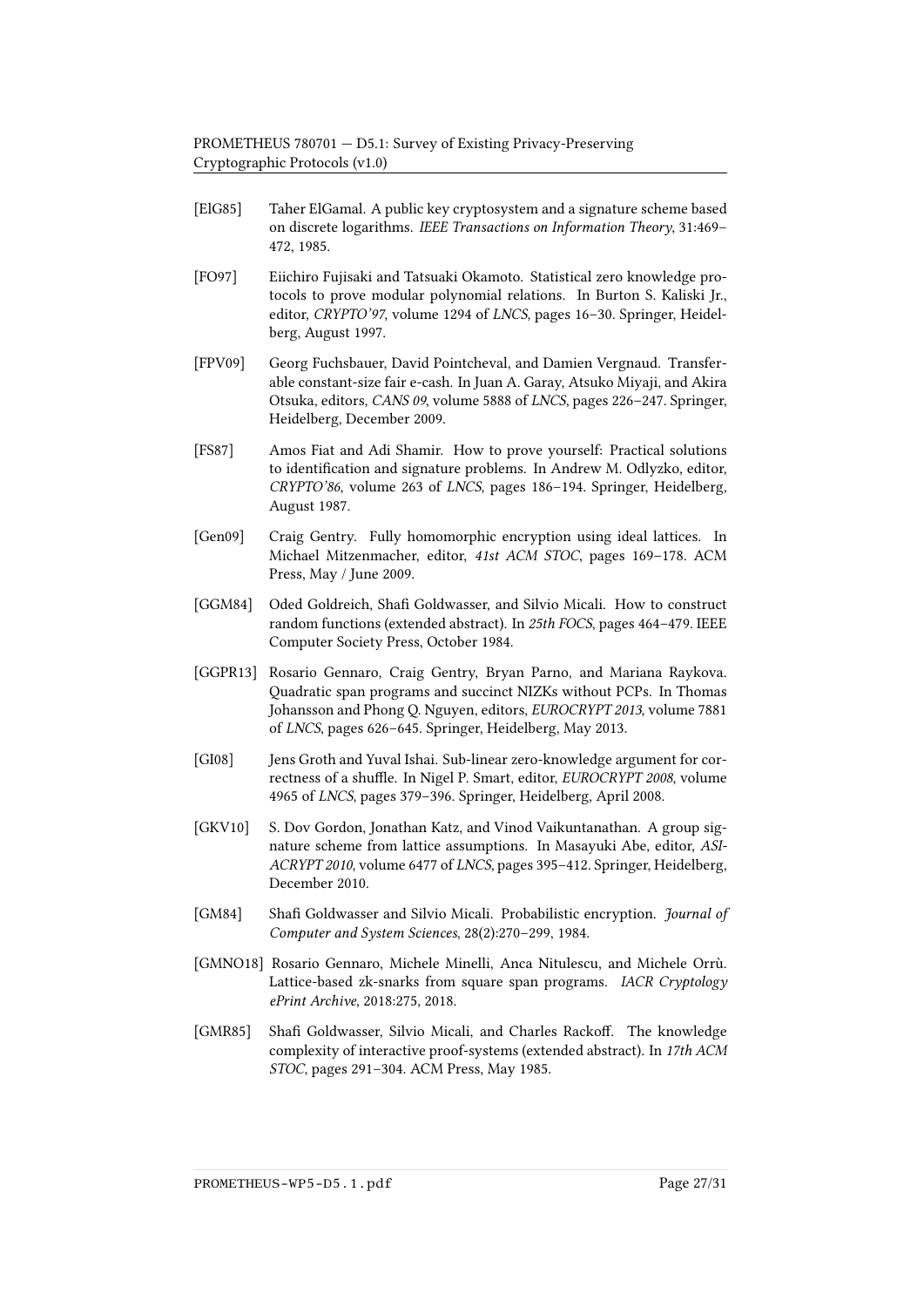- <span id="page-27-3"></span>[GPV08] Craig Gentry, Chris Peikert, and Vinod Vaikuntanathan. Trapdoors for hard lattices and new cryptographic constructions. In Richard E. Ladner and Cynthia Dwork, editors, 40th ACM STOC, pages 197–206. ACM Press, May 2008.
- <span id="page-27-1"></span>[Gro07] Jens Groth. Fully anonymous group signatures without random oracles. In Kaoru Kurosawa, editor, ASIACRYPT 2007, volume 4833 of LNCS, pages 164–180. Springer, Heidelberg, December 2007.
- <span id="page-27-10"></span>[Gro11] Jens Groth. Efficient zero-knowledge arguments from two-tiered homomorphic commitments. In Dong Hoon Lee and Xiaoyun Wang, editors, ASIACRYPT 2011, volume 7073 of LNCS, pages 431–448. Springer, Heidelberg, December 2011.
- <span id="page-27-8"></span>[GS08] Jens Groth and Amit Sahai. Efficient non-interactive proof systems for bilinear groups. In Nigel P. Smart, editor, EUROCRYPT 2008, volume 4965 of LNCS, pages 415–432. Springer, Heidelberg, April 2008.
- <span id="page-27-11"></span>[GS17] Kristian Gjøsteen and Martin Strand. A roadmap to fully homomorphic elections: Stronger security, better verifiability. In Financial Cryptography and Data Security - FC 2017 International Workshops, WAHC, BITCOIN, VOTING, WTSC, and TA, Sliema, Malta, April 7, 2017, Revised Selected Papers, pages 404–418, 2017.
- <span id="page-27-5"></span>[IL13] Malika Izabachène and Benoît Libert. Divisible E-cash in the standard model. In Michel Abdalla and Tanja Lange, editors, PAIRING 2012, volume 7708 of LNCS, pages 314–332. Springer, Heidelberg, May 2013.
- <span id="page-27-6"></span>[JJR02] Markus Jakobsson, Ari Juels, and Ronald L. Rivest. Making mix nets robust for electronic voting by randomized partial checking. In Proceedings of the 11th USENIX Security Symposium, San Francisco, CA, USA, August 5-9, 2002, pages 339–353, 2002.
- <span id="page-27-9"></span>[JKPT12] Abhishek Jain, Stephan Krenn, Krzysztof Pietrzak, and Aris Tentes. Commitments and efficient zero-knowledge proofs from learning parity with noise. In Xiaoyun Wang and Kazue Sako, editors, ASIACRYPT 2012, volume 7658 of LNCS, pages 663–680. Springer, Heidelberg, December 2012.
- <span id="page-27-7"></span>[KKLA01] Kwangjo Kim, Jinho Kim, Byoungcheon Lee, and Gookwhan Ahn. Experimental design of worldwide internet voting system using pki. 2001.
- <span id="page-27-0"></span>[KY06] Aggelos Kiayias and Moti Yung. Secure scalable group signature with dynamic joins and separable authorities.  $I$ *fSN*,  $1(1/2)$ :24-45, 2006.
- <span id="page-27-2"></span>[LLLS13] Fabien Laguillaumie, Adeline Langlois, Benoît Libert, and Damien Stehlé. Lattice-based group signatures with logarithmic signature size. In Kazue Sako and Palash Sarkar, editors, ASIACRYPT 2013, Part II, volume 8270 of LNCS, pages 41–61. Springer, Heidelberg, December 2013.
- <span id="page-27-4"></span>[LLM<sup>+</sup>16] Benoît Libert, San Ling, Fabrice Mouhartem, Khoa Nguyen, and Huaxiong Wang. Signature schemes with efficient protocols and dynamic group signatures from lattice assumptions. In Jung Hee Cheon and Tsuyoshi Takagi, editors, ASIACRYPT 2016, Part II, volume 10032 of LNCS, pages 373–403. Springer, Heidelberg, December 2016.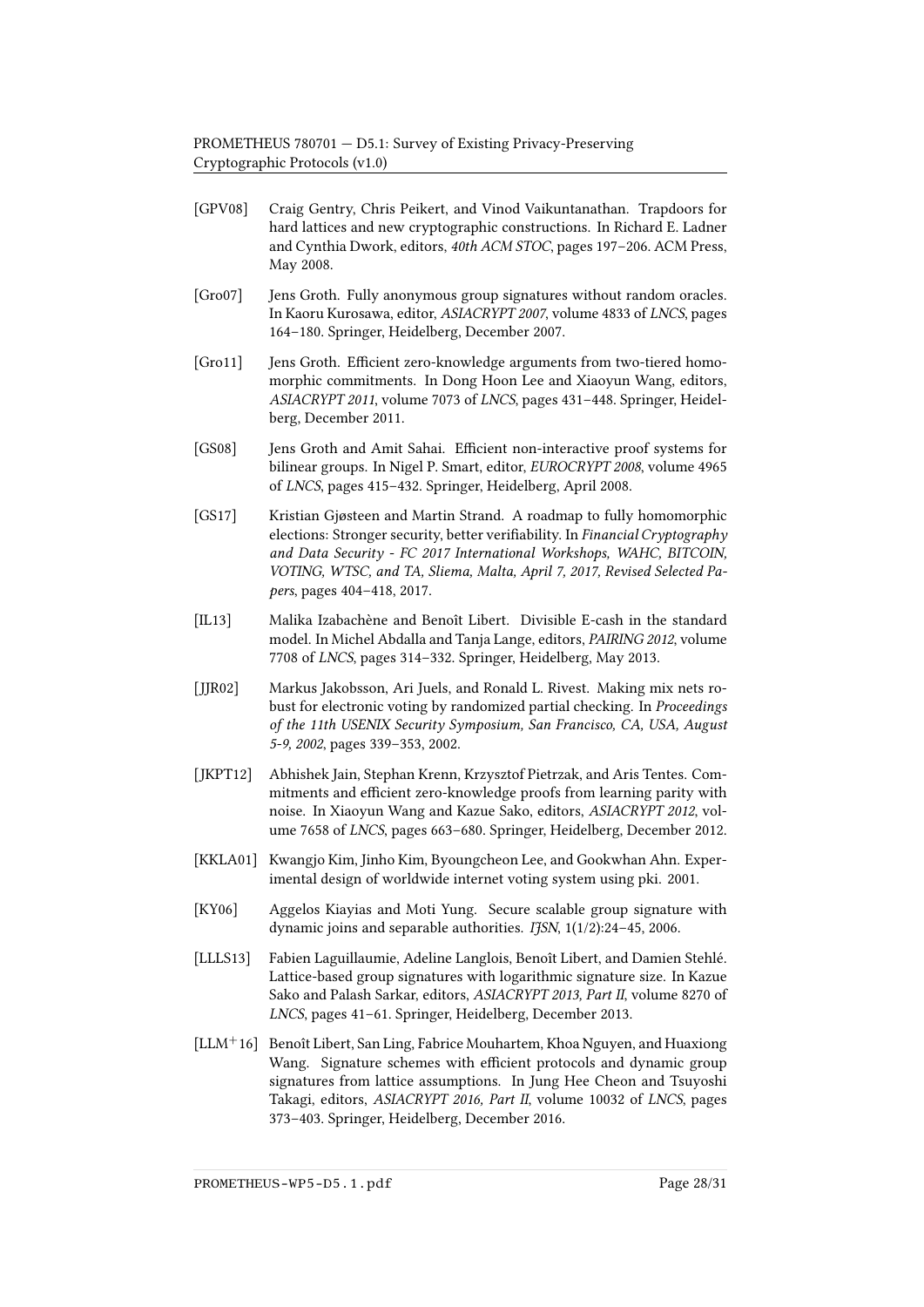- <span id="page-28-2"></span>[LLNW16] Benoît Libert, San Ling, Khoa Nguyen, and Huaxiong Wang. Zeroknowledge arguments for lattice-based accumulators: Logarithmic-size ring signatures and group signatures without trapdoors. In Marc Fischlin and Jean-Sébastien Coron, editors, EUROCRYPT 2016, Part II, volume 9666 of LNCS, pages 1–31. Springer, Heidelberg, May 2016.
- <span id="page-28-5"></span>[LLNW17] Benoît Libert, San Ling, Khoa Nguyen, and Huaxiong Wang. Zeroknowledge arguments for lattice-based PRFs and applications to E-cash. In Tsuyoshi Takagi and Thomas Peyrin, editors, ASIACRYPT 2017, Part III, volume 10626 of LNCS, pages 304–335. Springer, Heidelberg, December 2017.
- <span id="page-28-10"></span>[LLNW18] Benoît Libert, San Ling, Khoa Nguyen, and Huaxiong Wang. Lattice-based zero-knowledge arguments for integer relations. In Hovav Shacham and Alexandra Boldyreva, editors, CRYPTO 2018, Part II, volume 10992 of LNCS, pages 700–732. Springer, Heidelberg, August 2018.
- <span id="page-28-6"></span>[LNSW13] San Ling, Khoa Nguyen, Damien Stehlé, and Huaxiong Wang. Improved zero-knowledge proofs of knowledge for the ISIS problem, and applications. In Kaoru Kurosawa and Goichiro Hanaoka, editors, PKC 2013, volume 7778 of LNCS, pages 107–124. Springer, Heidelberg, February / March 2013.
- <span id="page-28-1"></span>[LNW15] San Ling, Khoa Nguyen, and Huaxiong Wang. Group signatures from lattices: Simpler, tighter, shorter, ring-based. In Jonathan Katz, editor, PKC 2015, volume 9020 of LNCS, pages 427–449. Springer, Heidelberg, March / April 2015.
- <span id="page-28-9"></span>[LS18] Vadim Lyubashevsky and Gregor Seiler. Short, invertible elements in partially splitting cyclotomic rings and applications to lattice-based zeroknowledge proofs. In Jesper Buus Nielsen and Vincent Rijmen, editors, EUROCRYPT 2018, Part I, volume 10820 of LNCS, pages 204–224. Springer, Heidelberg, April / May 2018.
- <span id="page-28-8"></span>[Lyu08] Vadim Lyubashevsky. Lattice-based identification schemes secure under active attacks. In Ronald Cramer, editor, PKC 2008, volume 4939 of LNCS, pages 162–179. Springer, Heidelberg, March 2008.
- <span id="page-28-3"></span>[Lyu09] Vadim Lyubashevsky. Fiat-Shamir with aborts: Applications to lattice and factoring-based signatures. In Mitsuru Matsui, editor, ASIACRYPT 2009, volume 5912 of LNCS, pages 598–616. Springer, Heidelberg, December 2009.
- <span id="page-28-7"></span>[MMS16] Víctor Mateu, Josep M. Miret, and Francesc Sebé. A hybrid approach to vector-based homomorphic tallying remote voting. Int. J. Inf. Sec., 15(2):211–221, 2016.
- <span id="page-28-4"></span>[Nak08] Satoshi Nakamoto. Bitcoin: A peer-to-peer electronic cash system. 2008.
- <span id="page-28-0"></span>[NZZ15] Phong Q. Nguyen, Jiang Zhang, and Zhenfeng Zhang. Simpler efficient group signatures from lattices. In Jonathan Katz, editor, PKC 2015, volume 9020 of LNCS, pages 401–426. Springer, Heidelberg, March / April 2015.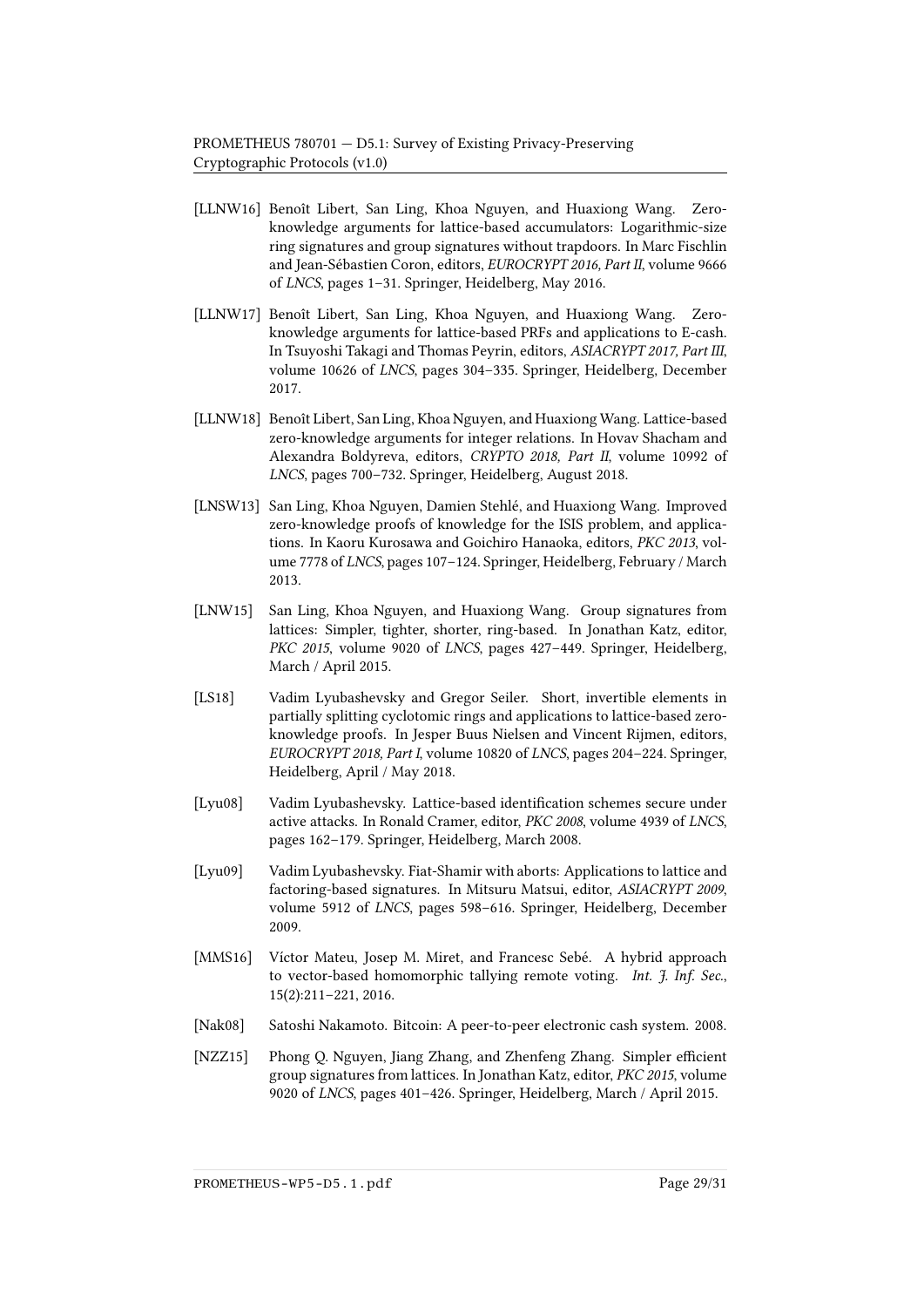- <span id="page-29-7"></span>[OMA+99] Miyako Ohkubo, Fumiaki Miura, Masayuki Abe, Atsushi Fujioka, and Tatsuaki Okamoto. An improvement on a practical secret voting scheme. In Masahiro Mambo and Yuliang Zheng, editors, ISW'99, volume 1729 of LNCS, pages 225–234. Springer, Heidelberg, November 1999.
- <span id="page-29-4"></span>[OO92] Tatsuaki Okamoto and Kazuo Ohta. Universal electronic cash. In Joan Feigenbaum, editor, CRYPTO'91, volume 576 of LNCS, pages 324–337. Springer, Heidelberg, August 1992.
- <span id="page-29-9"></span>[Pai99] Pascal Paillier. Public-key cryptosystems based on composite degree residuosity classes. In Jacques Stern, editor, EUROCRYPT'99, volume 1592 of LNCS, pages 223–238. Springer, Heidelberg, May 1999.
- <span id="page-29-0"></span>[PFH+17] Thomas Prest, Pierre-Alain Fouque, Jeffrey Hoffstein, Paul Kirchner, Vadim Lyubashevsky, Thomas Pornin, Thomas Ricosset, Gregor Seiler, William Whyte, and Zhenfei Zhang. Falcon: Fast-fourier lattice-based compact signatures over ntru. 2017.
- <span id="page-29-1"></span>[PS96] David Pointcheval and Jacques Stern. Provably secure blind signature schemes. In Kwangjo Kim and Tsutomu Matsumoto, editors, ASI-ACRYPT'96, volume 1163 of LNCS, pages 252–265. Springer, Heidelberg, November 1996.
- <span id="page-29-2"></span>[PS00] David Pointcheval and Jacques Stern. Security arguments for digital signatures and blind signatures. *Journal of Cryptology*, 13(3):361-396, June 2000.
- <span id="page-29-3"></span>[PS16] David Pointcheval and Olivier Sanders. Short randomizable signatures. In Kazue Sako, editor, CT-RSA 2016, volume 9610 of LNCS, pages 111–126. Springer, Heidelberg, February / March 2016.
- <span id="page-29-5"></span>[PST17] David Pointcheval, Olivier Sanders, and Jacques Traoré. Cut down the tree to achieve constant complexity in divisible E-cash. In Serge Fehr, editor, PKC 2017, Part I, volume 10174 of LNCS, pages 61–90. Springer, Heidelberg, March 2017.
- <span id="page-29-11"></span>[PV08] Chris Peikert and Vinod Vaikuntanathan. Noninteractive statistical zero-knowledge proofs for lattice problems. In David Wagner, editor, CRYPTO 2008, volume 5157 of LNCS, pages 536–553. Springer, Heidelberg, August 2008.
- <span id="page-29-10"></span>[Rüc10] Markus Rückert. Lattice-based blind signatures. In Masayuki Abe, editor, ASIACRYPT 2010, volume 6477 of LNCS, pages 413–430. Springer, Heidelberg, December 2010.
- <span id="page-29-6"></span>[SK95] Kazue Sako and Joe Kilian. Receipt-free mix-type voting scheme - a practical solution to the implementation of a voting booth. In Louis C. Guillou and Jean-Jacques Quisquater, editors, EUROCRYPT'95, volume 921 of LNCS, pages 393–403. Springer, Heidelberg, May 1995.
- <span id="page-29-8"></span>[SPC95] Markus Stadler, Jean-Marc Piveteau, and Jan Camenisch. Fair blind signatures. In Louis C. Guillou and Jean-Jacques Quisquater, editors, EU-ROCRYPT'95, volume 921 of LNCS, pages 209–219. Springer, Heidelberg, May 1995.